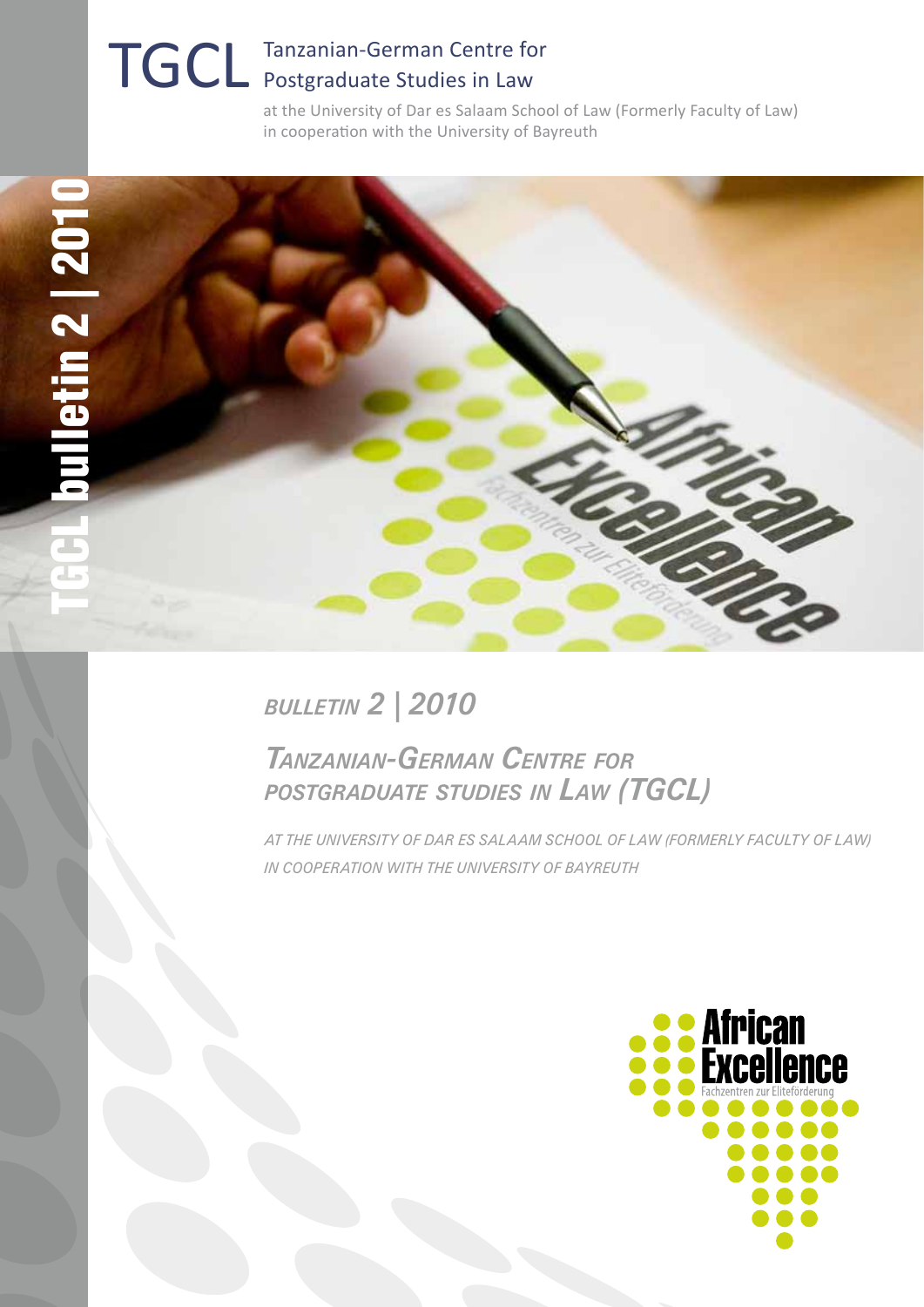### *Credits*

*TGCL bulletin 2 | 2010* 

#### PURLISHER

Tanzanian-German Centre for Postgraduate Studies in Law (TGCL) at the University of Dar es Salaam School of Law (Formerly Faculty of Law) in cooperation with the University of Bayreuth

#### CONTACT

TGCL, University of Dar es Salaam School of Law (Formerly Faculty of Law) P O Box 35093 Dar es Salaam, Tanzania tel +255 22 2410-102 fax +255 22 2410-103

bulletin@tgcl.ac.tz www.tgcl.ac.tz

#### TGCL BULLETIN ONLINE

www.tgcl.ac.tz/news/bulletin

#### Editorial Board

Goodluck Peter Chuwa Kennedy Gastorn Palamagamba J. Kabudi Rhoda Cherotich Rutto Harald Sippel Ulrike Wanitzek (editor-in-chief)

#### ProofReading Ruth Schubert

Layouting Yannick Tylle

#### Photographs

**TGCL** Markus Löffelmann Josephat Mkizungo Ulrike Wanitzek

© 2010 TGCL

### *Editorial*

#### *Dear Reader,*

The year 2010 marked the beginning of the East African Common Market. This major step reflects the great speed with which the East African Community (EAC) is moving forward. It is to be expected that in the near future more and more lawyers in the EAC partner states will have to deal with legal matters concerning EAC structures and institutions. But also knowledge of each other's national laws will be required in the process of legal integration within the EAC. This means an increasing regionalisation of the legal profession in East Africa.

The focus of the postgraduate study programmes of the TGCL on the laws of the EAC and its partner states therefore seems to come at a good time. Moreover, a policy of the TGCL is to admit, whenever possible, internationally mixed student groups consisting of lawyers from all the five EAC partner states. Out of a current total of 40 TGCL students and alumni, two are from Burundi, two from Rwanda, four from Uganda and five from Kenya while the rest are from Tanzania. Through this composition, interaction between the students also cuts across national boundaries.

Many persons have contributed to the successful implementation of the TGCL programme so far and I wish to express my sincere thanks to Dr K. Gastorn and PD H. Sippel, the coordinator and manager of the TGCL respectively, and to the assistants, both in Dar es Salaam and in Bayreuth; to our advisers, lecturers and supervisors who ably lead the TGCL students through their study programmes; to former Dean S. E. Mchome and Dean P. J. Kabudi who were instrumental in the setting-up and development of the centre; to the leadership of the universities of Dar es Salaam and Bayreuth, the cooperating partners; to the German Embassy in Dar es Salaam; and to our sponsors, the German Academic Exchange Service (DAAD) and the German Foreign Office.

It is with great pleasure that we are able to report in this issue on the graduation of the first nine TGCL students. I congratulate all of them warmly and am looking forward to more exciting news from the TGCL students and alumni.

Bayreuth, 30 November 2010 Ulrike Wanitzek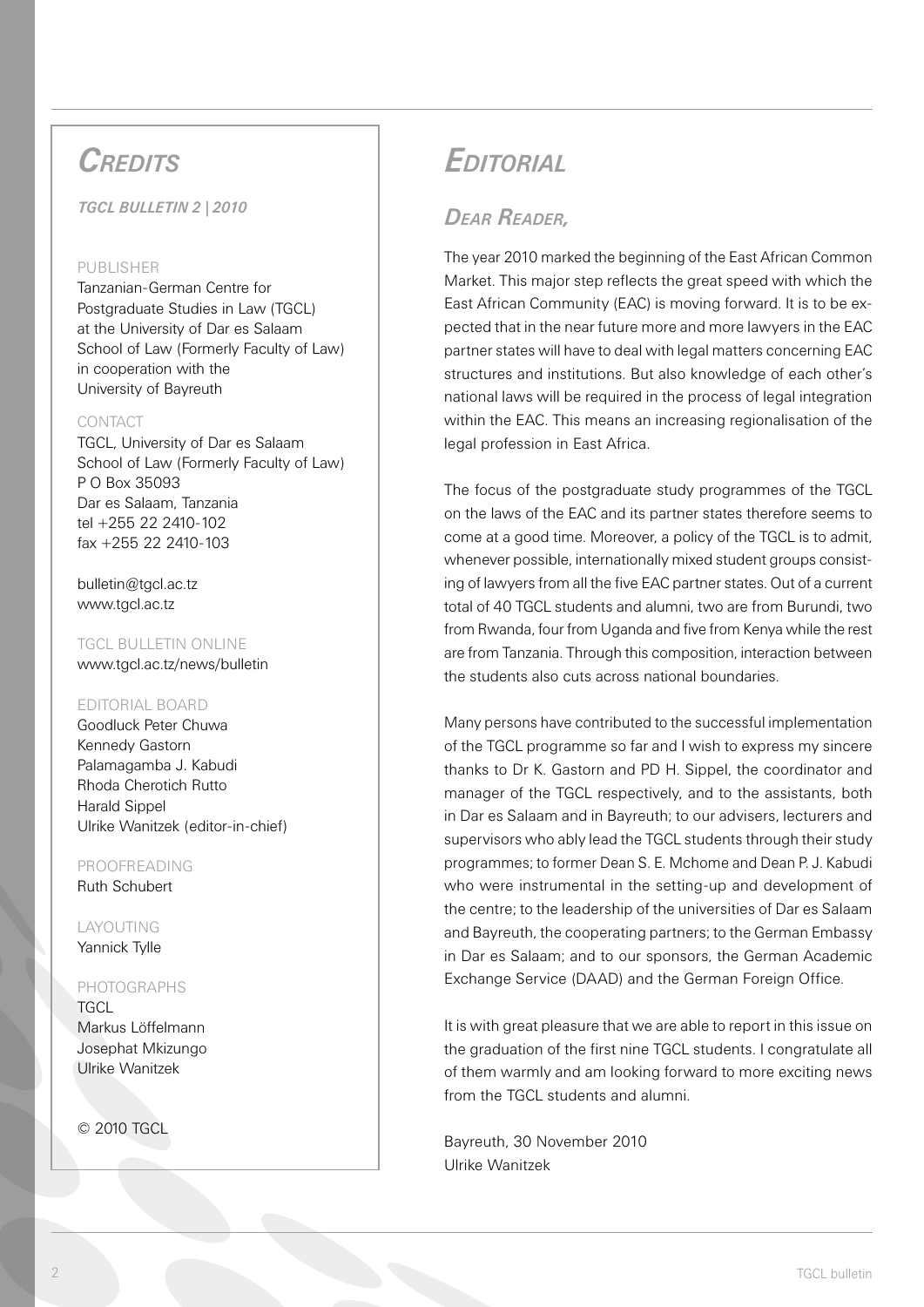### *The First TGCL Graduates*

*Nine former LLM students of the Tanzanian-German Centre for Postgraduate Studies in Law (TGCL) graduated on 27 November 2010 at the University of Dar es Salaam graduation ceremony – two years after the inauguration of the TGCL, a joint project of the universities of Dar es Salaam and Bayreuth within the 'Aktion Afrika' programme of the German Foreign Office and the DAAD.*

The TGCL celebrated the event with a dinner party for its former students at the Holiday Inn Hotel in Dar es Salaam on 25 November 2010. Guest of Honour was the German Ambassador in Tanzania, H. E. Dr Guido Herz. He told the audience that his taking over of the Embassy in Dar es Salaam exactly coincided with the opening of the TGCL in September 2008 and that he therefore felt closely connected to the centre whose development he has been following up with much sympathy and interest. The Guest of Honour Ambassador Dr Herz handed over the TGCL certificates to the nine graduands.

Introductory remarks were made by the TGCL Coordinator Dr Kennedy Gastorn. Prof. Ulrike Wanitzek, the Project Leader of the TGCL, also gave an overview of developments at the TGCL during its first two and a quarter years. Prof. Palamagamba J. Kabudi, Dean of the University of Dar es Salaam School of Law (Formerly Faculty of Law), informed the audience that the Faculty of Law, which celebrates its 50th anniversary in the academic year 2010/11, has a long-standing tradition of educating law students not only from Tanzania but also from other East, Central and Southern African countries, such as Kenya, Uganda, Malawi and Zambia. He led the audience through the history of the Faculty of Law and showed that during the five decades of its existence, it has produced a large number of high-ranking lawyers and politicians. The Director of the School of Postgraduate Studies of the University of Dar es Salaam, Prof. Bakari Mwinyiwiwa, represented the Deputy Vice-Chancellor (Academics) of the University of Dar es Salaam, Prof. Makenya A. H. Maboko. He assured the TGCL of continuing support by the University



*Seven of the nine TGCL students who graduated in November 2010 (from left to right): Tasco Luambano, Angela Lushagara, George Bakari, Goodluck Kiwory, Kalekwa Kasanga, Hamza Ismaili and Mustapher Siyani.*

administration. In his speech, Mr Christoph Hansert, the Director of the DAAD Regional Office for Africa, put the TGCL into a wider context of educational programmes involving international cooperation. He commended the TGCL for its innovative approach.

On behalf of the students, Mr George Bakari gave a vote of thanks. He said that the students had fulfilled the promise to study hard which they had made at the inauguration of the TGCL. The time of their studies at the TGCL had bonded them together to a community and they thanked the DAAD and the German Foreign Office as their sponsors, their supervisors, lecturers, UDSM School of Law and TGCL representatives. Prof. Gamaliel Mgongo Fimbo spoke on behalf of the supervisors. He stressed the pleasure of working together with young academics and that not only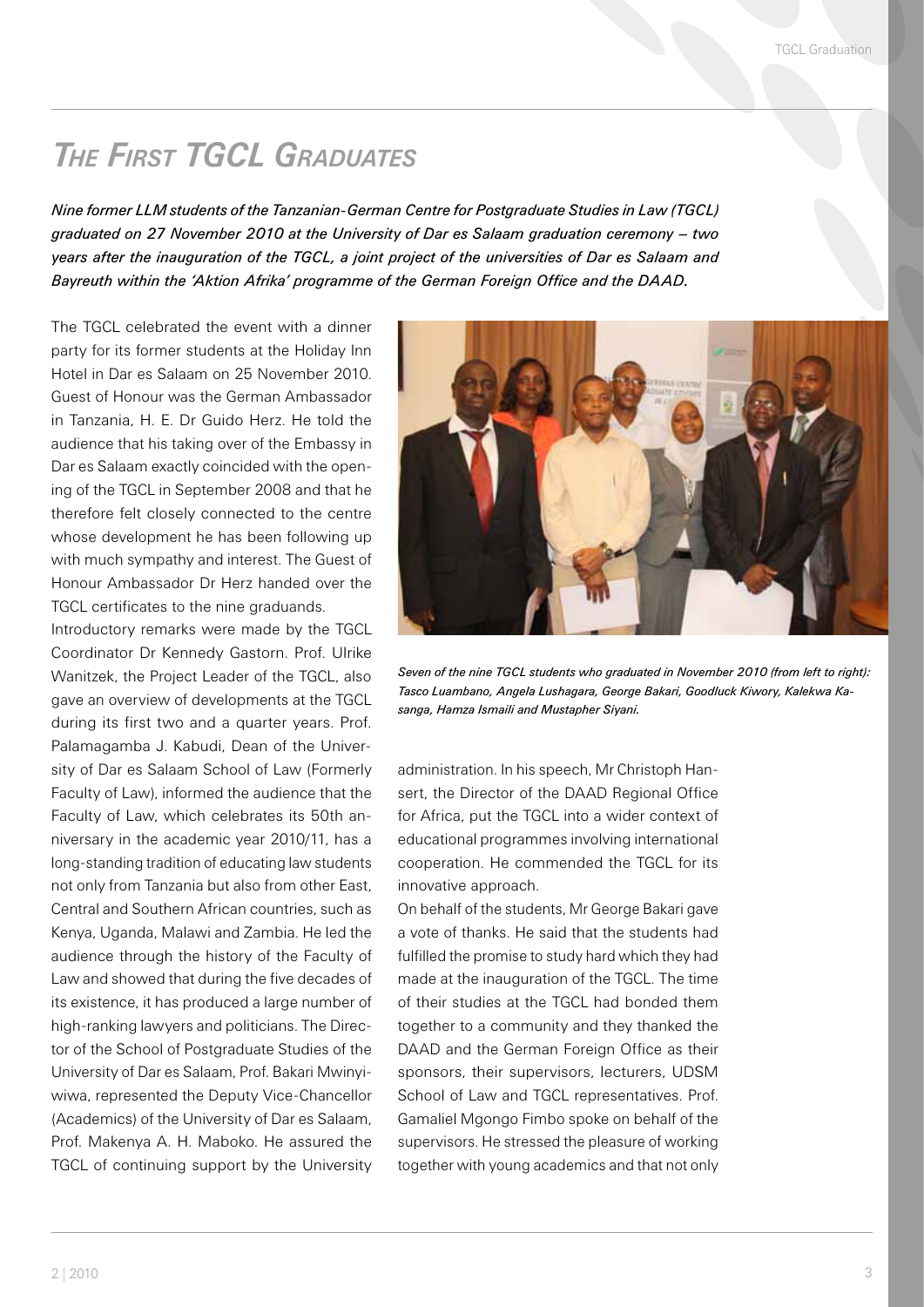*The Guest of Honour, German Ambassador Dr Guido Herz, handing over the TGCL certificate to Ms Kalekwa Kasanga* 

*TGCL students, lecturers and supervisors attending the ceremony. From right to left, first row: Mr Jesse James and Prof. G. Mgongo Fimbo; second row: Hon. Mahadhi Juma Maalim (MP), Prof. David Williams and Mr Josephat Mkizungo.*

*From left to right, sitting: Prof. G. M. Fimbo, Dr R. A. Mwaipopo, Ambassador Dr G. Herz, Prof. B. Mwinyiwiwa, Prof. P. J. Kabudi; standing: Prof. B. Rutinwa, Dr Ch. Hansert, Mr G. Bakari, Ms A. K. Lushagara, Prof. U. Wanitzek, Mr G. Kiwory, Mr H. Ismaili, Mr M. Siyani, Ms K. Kasanga, Mr T. Luambano, PD H. Sippel, Dr K. Gastorn*

students learned from their supervisors but also vice versa. Comparative legal studies such as those done at the TGCL are particularly valuable and productive.

The nine graduates have already gone back into practice after having completed their study programmes. They are employed by the Community Development Training Institute Tengeru-Arusha (Mr George Bakari), the Institute of Tax Admin-





istration (Mr Hamza Ismaili), the Law Reform Commission (Ms Judith M. Kakongwe and Ms Kalekwa Kasanga), in private legal practice (Mr Francis Kamuzora), by the University of Dar es Salaam School of Law (Mr Goodluck Kiwory), the Attorney-General's Chambers (Ms Angela K. Lushagara), Mzumbe University Mbeya (Mr Tasco Luambano) and the judiciary (Mr Mustapher Siyani).





*Hon. Mahadhi Juma Maalim (MP)* 

### *Congratulations*

The TGCL would like to congratulate one of its PhD candidates for being elected as a Member of Parliament for Muyuni constituency in Zanzibar and subsequently being appointed by the President as the Deputy Minister for Foreign Affairs and International Cooperation of the United Republic of Tanzania.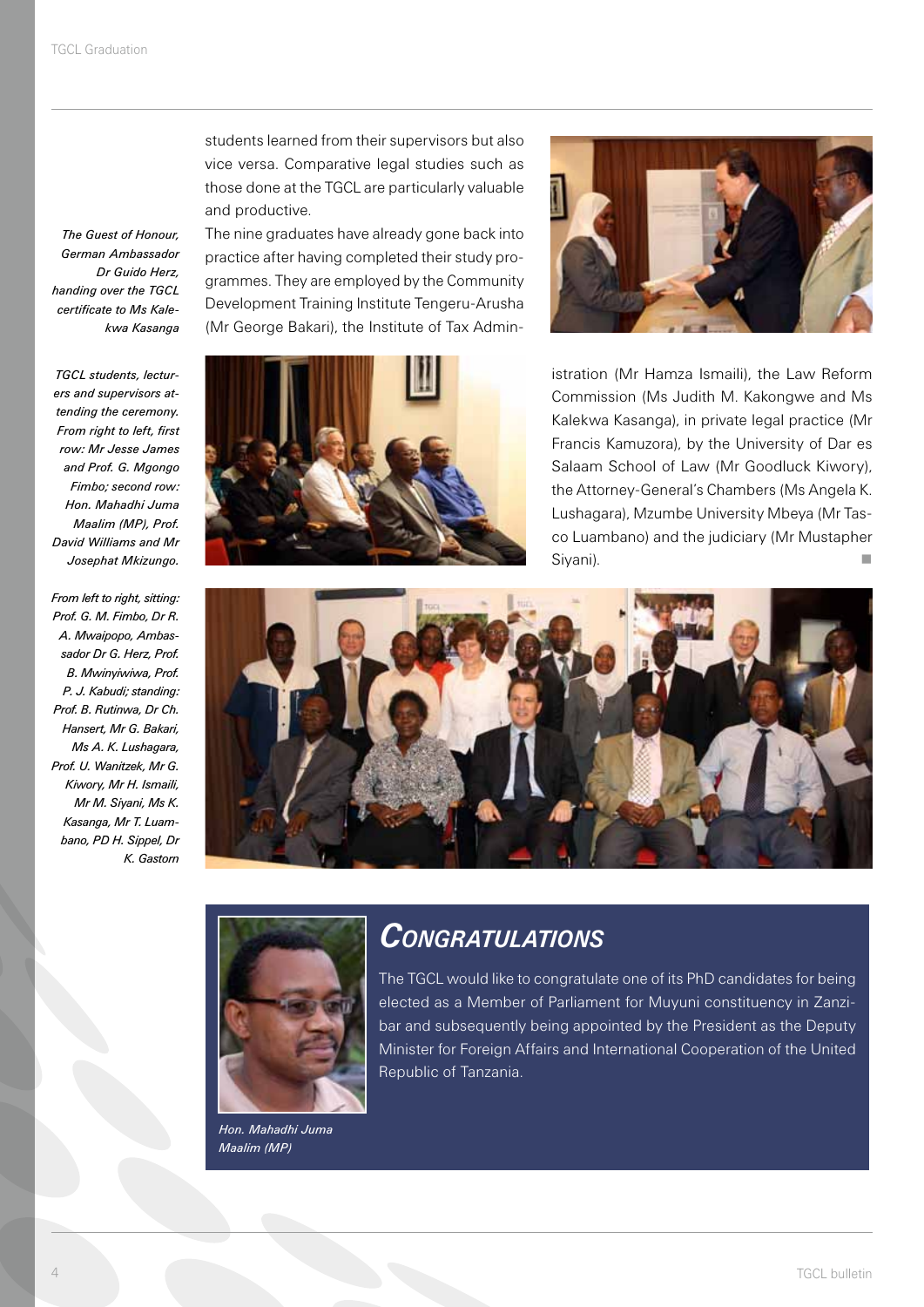### *Teaching at the TGCL*

*The legal study programme of the TGCL is complemented by interdisciplinary courses, such as business economics and personnel management. Furthermore, research methodology, language and soft skills, such as communication, organisational skills and team work, feature in the programme.* 

The special focus of the TGCL study programmes is on constitutional law, human rights law and comparative law, with a regional East African perspective. The key courses of the programme and related exams therefore cover these legal fields. Dr Sengondo E. Mvungi held the LLM course on "Constitutional Law", with a focus on the constitutions of the member states of the East African Community (2008/09 and 2009/10); and he is currently teaching the same during the academic year 2010/11. The LLM course on "Human Rights Law", which looks at the international, regional and national levels and also focusses on the East African region, was held by Prof. Luitfried X. Mbunda (2008/09) and by Dr Khoti Kamanga (2009/10). Currently Prof. Palamagamba J. Kabudi is teaching the course (2010/11). Co-teaching in human rights law was provided by Ms Juliana Masabo and is currently done by Mr James Jesse.

To complement this programme, several short additional courses were taught by Dr John Eudes Ruhangisa, Registrar of the East African Court of Justice in Arusha, on the institutions of the East African Community, with special emphasis on the East African Court of Justice (2008/09 and 2009/10); by PD Harald Sippel (University of Bayreuth) with an introduction to comparative law (2008/09) and the German Legal System (2009/10); and by Hon. Justice Dr Fauz Twaib, then Advocate and President of the Tanganyika Law Society, on the law relating to land transfers (2008/09). During the current academic year 2010/11, Prof. Gordon R. Woodman (University of Birmingham) taught "Customary Laws and Legal Pluralism: Past, Present and Future" and Prof. David Williams (University of Auckland) held a course on "Legal History in the Context of East Africa". An interdisciplinary perspective was provided by









Prof. Andreas Remer (University of Bayreuth) in his course on "Business Economics and Personnel Management" (2008/09 and 2009/10).

Prof. Julie Stewart, Co-Director of the Southern and Eastern African Regional Centre for Women's Law (SEARCWL) of the University of Zimbabwe, introduced the students to research methodology and also advised them on an individual basis (2009/10 and 2010/11). The aim of this course was to assist students in conceptualising their research projects and working out their empirical research plans.

A German language course for beginners was held by Ms Monika Spohr during the academic years 2008/09 and 2009/10. English communication skills were taught by teachers of the British Council in 2008.

During regular group meetings with the TGCL Student Adviser, Hon. Justice Dr Steven Bwana of the Court of Appeal of Tanzania, students learned communication skills and dealt with topics such as management and organisational skills, leadership, team work, professional and ethical conduct for lawyers.

*PD H. Sippel, Dr S. E. Mvungi, Prof. L. X. Mbunda and Ms M. Spohr (from left to right) all teach at the TGCL.*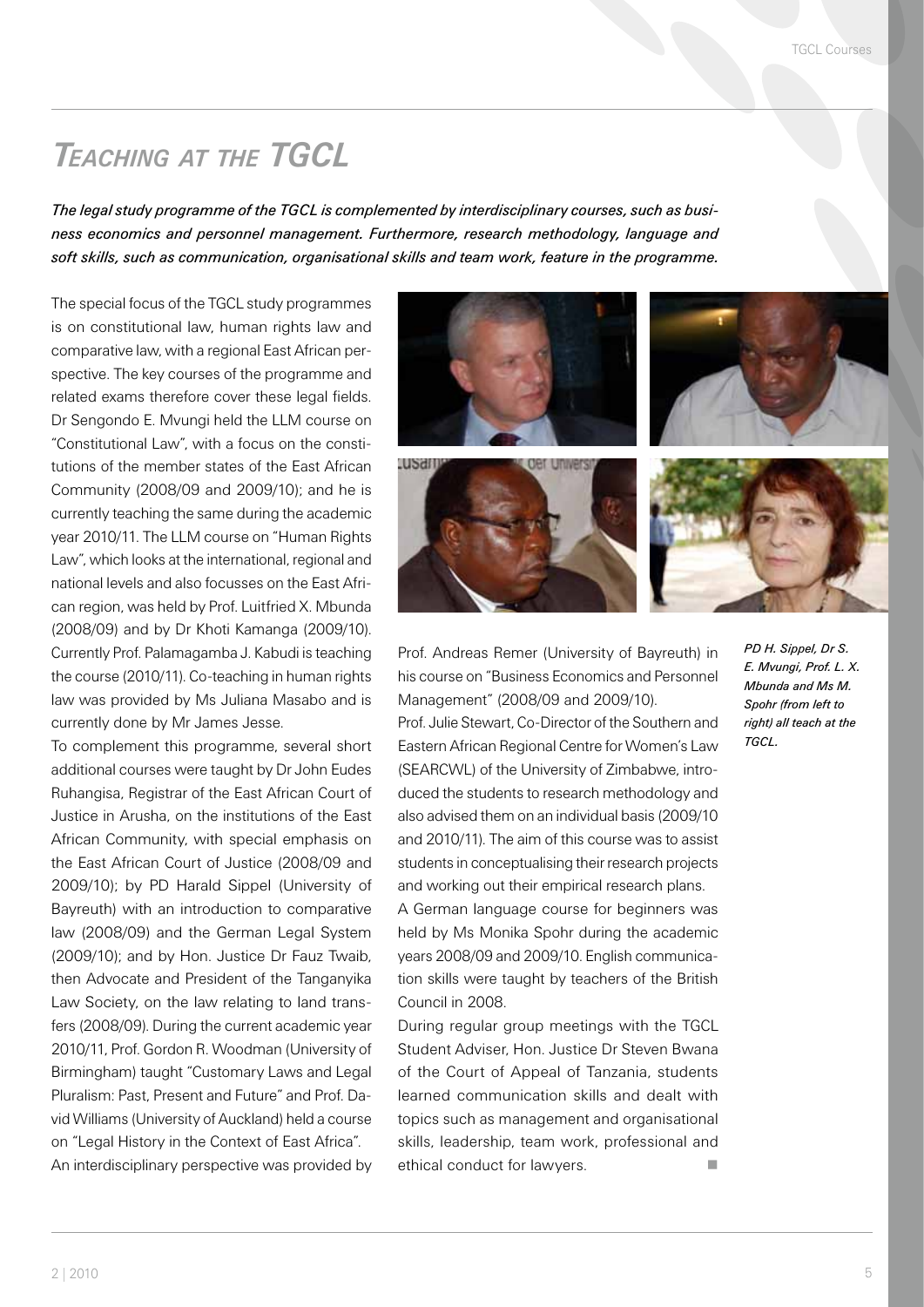### *2008 LLM Students, Dissertations and Supervisors*

#### *George Bakari (Tanzania)*



Freedom of Expression and Freedom of the Media in Tanzania: The Efficacy of Stakeholders Media Bill Proposals in Promoting Freedom of the Print Media *Supervisor: Dr K. Gastorn*

#### *Hamza Ismaili (Tanzania)*



A Comparative Study of Value Added Tax (VAT) Regimes of Tanzania and Kenya. The Extent to which VAT Contributes to the GDP of these **Countries** 

*Supervisor: Prof. L. X. Mbunda*

#### *Juliana Kimwaga (Tanzania)*



The Impact of Foreign Direct and Local Investment on the Rights of Indigenous People: The Case of Land Rights of the Maasai in Tanzania *Supervisor: Dr K. Kamanga*

#### *Goodluck Kiwory (Tanzania)*



Constitution without Constitutionalism or Constitutionalism in Evolution? A Critical Study of the First 45 years of Constitutional Law and Practice in Independent Tanzania (1961-2005) and Kenya (1963-2005) *Supervisor: Prof. J. Kanywanyi*

#### *Hawa Juma (Tanzania)*



Representative Democracy in Tanzania: Roles of Members of Parliament in their Constituencies *Supervisor: Dr C. K. Mtaki*

#### *Angela K. Lushagara (Tanzania)*



The Independence of the Office of the Director of Public Prosecutions in Tanzania *Supervisor: Prof. H. I. Majamba*

#### *Judith M. Kakongwe (Tanzania)*



The Right to Vote in Tanzania: A Critical Analysis of the Rights of the Sidelined Voters *Supervisor: Dr B. T. Mapunda*

#### *Bahati M. Ndeserua (Tanzania)*



Corruption and its Impact on the Administration of Justice in Tanzania *Supervisor: Dr T. Ackson*



The Legal Right to the Highest Attainable Standard of Mental and Physical Health: An Assessment of the Impact of Laws on Public Health Financing Mechanisms on the Right to Health *Supervisor: Dr A. M. Mapunda*

#### *Thomas M. Sipemba (Tanzania)*



Constitutionality of Mining Development Agreements, with some Reference to the Mining Development Agreement between Pangea Minerals Limited and the Government of the United Republic of Tanzania

*Supervisor: Prof. N. N. Nditti*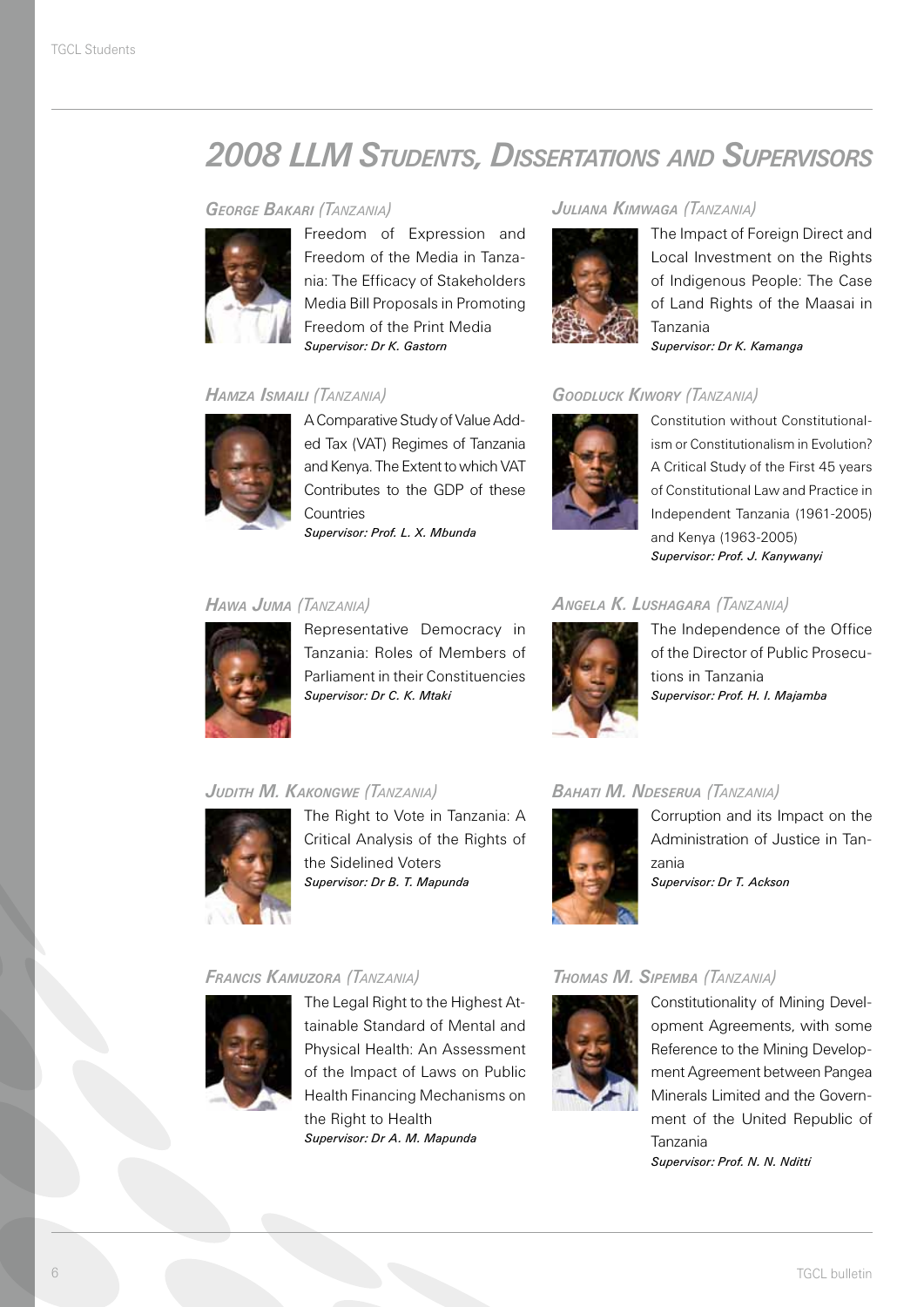### *A Public Discussion on the Atrocious Killings of Albinos in Tanzania*

*The University of Dar es Salaam Human Rights Association (UDHRA) and the TGCL co-organised a conference with the title "Mlimani Hard Talk on how to Battle Atrocious Killings of Albinos" in Nkrumah Hall on 14 February 2009. Mr George Bakari, one of the 2008 LLM students, presented a paper at this conference.*

In the recent past, the right to life has been increasingly violated in Tanzania by the killing of Albinos. The atrocious killings of Albinos and chopping off of their body parts in anticipation of using the same for gaining wealth have necessitated public concern. These vicious killings have become a cause of national shame and embarrassment to Tanzania. It is against this background that the University of Dar es Salaam Human Rights Association (UDHRA) and the Tanzanian-German Centre for Postgraduate Studies in Law (TGCL) jointly organised a public event at the premises of the University of Dar es Salaam on 14 February 2009, to discuss and raise awareness of these human rights violations. The discussion was preceded by a demonstration on the main campus, condemning the killings, followed by talks and discussions at Nkrumah Hall. The event brought together more than 300 people from various institutions, including the University of Dar es Salaam academic community, members of the diplomatic corps, and the media.

The discussion was presided over by Dr Martha Qoro, Dean of Students of the University of Dar es Salaam. Dr Qoro pointed out that there was a need to conduct an extensive public awareness campaign to educate people on various issues connected with albinism, since there are many misconceptions about it. She insisted that those engaged in the evil activity of killing their fellow human beings in the belief that they would get wealthy fast should be educated.

Before audience discussion, two papers were presented by Mr George Bakari, the former President of the UDHRA and LLM student of the TGCL, and by the Chairperson of the Editors' Forum in Tanzania, Ms Sakina Dattoo.



Mr Bakari addressed the killing of albinos from a human rights perspective. He suggested, among other things, that the Tanzanian Government should undertake immediate action in promoting social awareness and providing information related to albinism, and that such measures should be implemented particularly in rural areas, where people tend to be less educated and more superstitious.

Ms Dattoo vehemently underlined the role of the media in stamping out the vicious killing of Albinos in Tanzania. She commended the work being done by the media, but added that there was room for extensive investigative journalism to unearth more issues related to the myths surrounding the Albino killings. Most importantly, she condemned local media that seem to be blind to these vices in Tanzania The two papers were followed by a lengthy discussion among the participants, as well as questions, comments and criticism. Summing up the discussion, the President of UDHRA, Mr Onesmo Olengurumwa, tried to show the way forward, followed by the TGCL Coordinator, Dr Kennedy Gastorn, who thanked all the participants.

*From left to right: Guest of Honour Dr M. Qoro, Dean of Students UDSM; Mr O. Olengurumwa, President UDHRA; Dr K. Gastorn, Coordinator TGCL*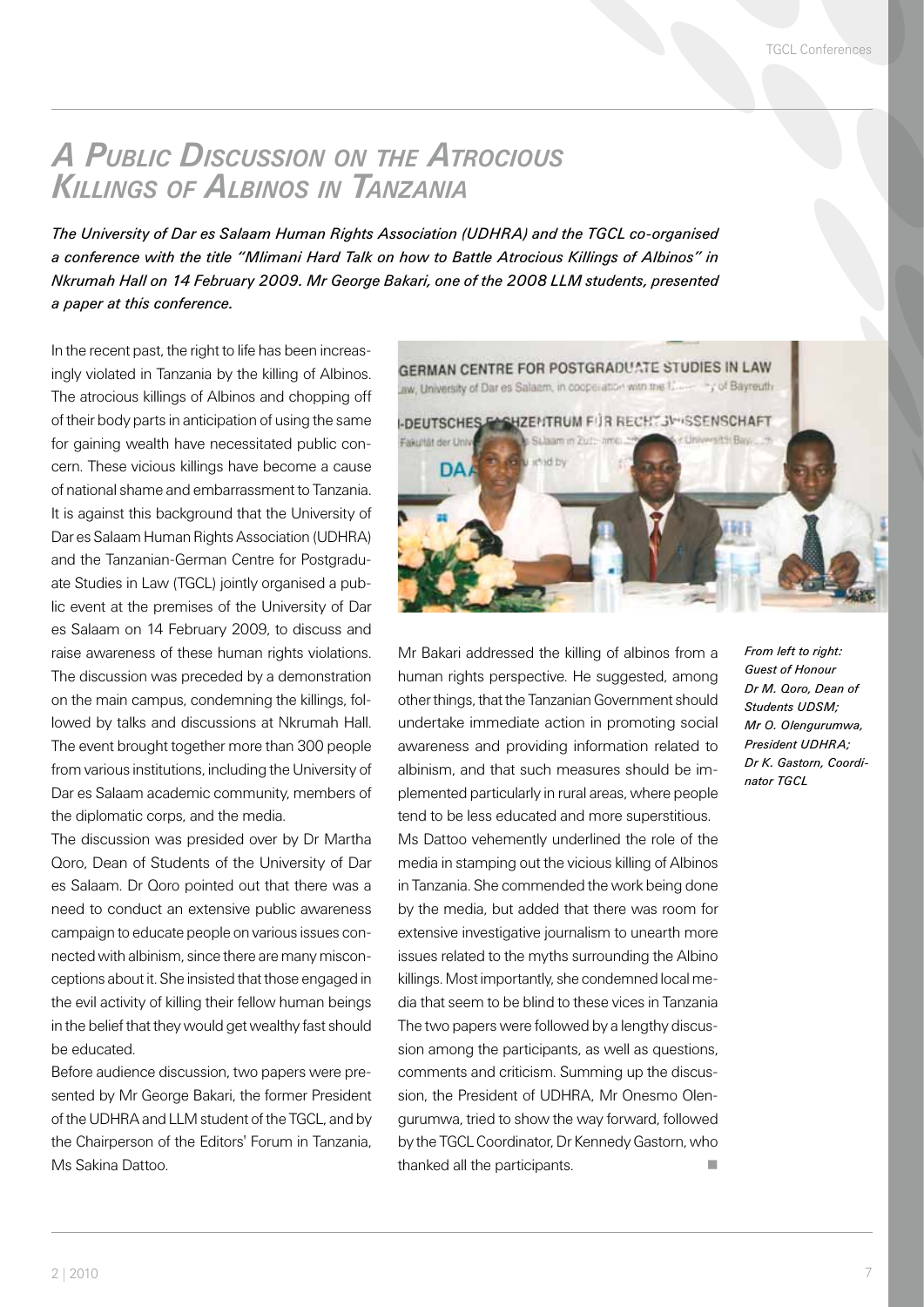### *Form Future Formers!*

#### *Anti-Corruption and Good Governance Training Programme*

This two-day event on 4 and 11 April 2009 was organised jointly by the FAITA-TRUST (Forum on Anti-Corruption Initiatives in Tanzania Trust), CEOAC-UDSM (Combined Efforts Against Corruption) and TGCL. It took place at the University of Dar es Salaam and was officiated by the Dean of Students.

The chief objective of the workshop was to train young graduates to spearhead war against corruption. Therefore the topics presented were geared to imparting knowledge to the participants on various facets of corruption with the aim of making them "future formers", especially with regard to their peers.

The workshop was attended by 40 young graduates drawn from the University of Dar es Salaam, the Institute of Finance Management (IFM), and TGCL students, as well as representatives from the Prevention and Combating of Corruption Bureau (PCCB). It was facilitated by FAITA-TRUST chief coach Mr Romuald Z. Rwechungura. The workshop helped the participants to understand various forms of corruption, which enhanced their understanding of the subject matter. The participants were offered a forum to exchange various viewpoints on corruption. The attendance of PCCB staff within the workshop was crucial as they responded to questions raised by the participants. The workshop participants unanimously agreed to engage in a dialogue with the PCCB on the possibilities of further training on corruption matters. (George Bakari)

### *TGCL Annual Conference 2009*



*Speakers Mr W. Nyamajeje (left) and Hon. Justice H. Nsekela (right) with their attentive audience*

Under the title "The Commemoration of the 10th Anniversary of the East African Community Treaty and the 1st Anniversary of the Tanzanian-German Centre for Postgraduate Studies in Law", the annual TGCL conference took place on 4 September 2009 in Nkrumah Hall at the University of Dar es Salaam. Mr Weggoro Nyamajeje presented a paper on "Ten Years of the East African Community – Achievements, Challenges and Prospects" on behalf of the Secretary General of the EAC, Ambassador Juma V. Mwapachu. The President of the East African Court of Justice, Hon. Justice Mr Harold Nsekela, spoke on "Achievements and Challenges of the East African Court of Justice under the Treaty for the Establishment of the East African Community".

During the conference, letters of scholarship were handed over to ten LLM students and five PhD students who had been admitted to the TGCL study programme starting in September 2009.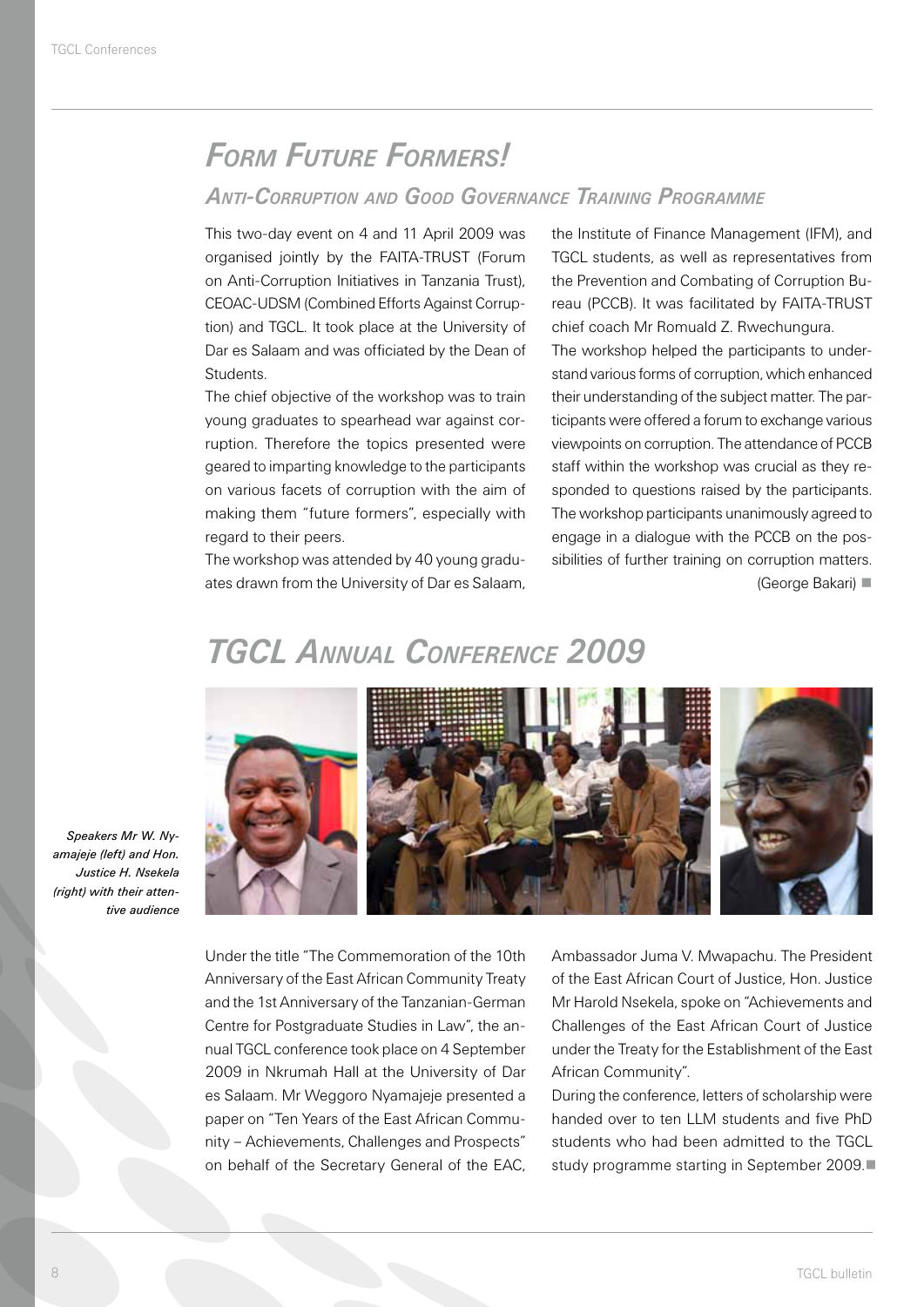### *2009 LLM Students, Dissertations and Supervisors*

#### *Kalekwa Kasanga (Tanzania)*



The Right to Real Property in Tanzania and Rwanda *Supervisor: Prof. G. M. Fimbo*

#### *Tasco Luambano (Tanzania)*



Reflections on Land Use Conflicts between Farmers and Pastoralists in the Light of the Bill of Rights in Tanzania *Supervisor: Dr B. T. Mapunda*

#### *Janeth N. Machulya (Tanzania)*



The Effectiveness of the Mechanisms for Enforcement of Basic Rights and Freedoms in Tanzania: An Examination of the Impact of the Basic Rights and Duties Enforcement Act (Act No. 33 of 1994) on the Realisation of Individual Basic Rights and Freedoms *Supervisor: Dr A. M. Mapunda*

#### *Irene D. Mallonga (Tanzania)*



Protecting the Right of the Child to Alternative Care: An Analysis of the Law on Adoption in Tanzania *Supervisor: Dr T. Ackson*

#### *Aisha Nabukeera (Uganda)*



Child Domestic Work: A Device against the Rights of a Child – The Case of Rubaga Division, Kampala, Uganda *Supervisor: Dr C. K. Mtaki*

#### *Robert Omondi Owino (Kenya)*



Human Rights and Environmental Management in Kenya: Analysis of the Right to a Clean and Healthy Environment *Supervisor: Prof. P. J. Kabudi*

#### *Alexander Martin Saba (Tanzania)*



Constitutional Protection of the Principle of Independence of the Judiciary: A Survey of the Constitution of Tanzania *Supervisor: Prof. L. X. Mbunda*

#### *Mustapher Siyani (Tanzania)*



Power Sharing Deals in Postelection Africa: Drawing Lessons from Kenya *Supervisor: Dr B. T. Mapunda*

#### *Josephat T. Mkizungo (Tanzania)*



The Role and Significance of the East African Court of Justice in Promoting and Protecting Human **Rights** *Supervisor: Dr K. Kamanga*

#### *Annet Ttendo (Uganda)*



Legal Implications of Women's Right to Maternal Health Care: Case Study of Katwe Slum, Kampala, Uganda *Supervisor: Prof. H. I. Majamba*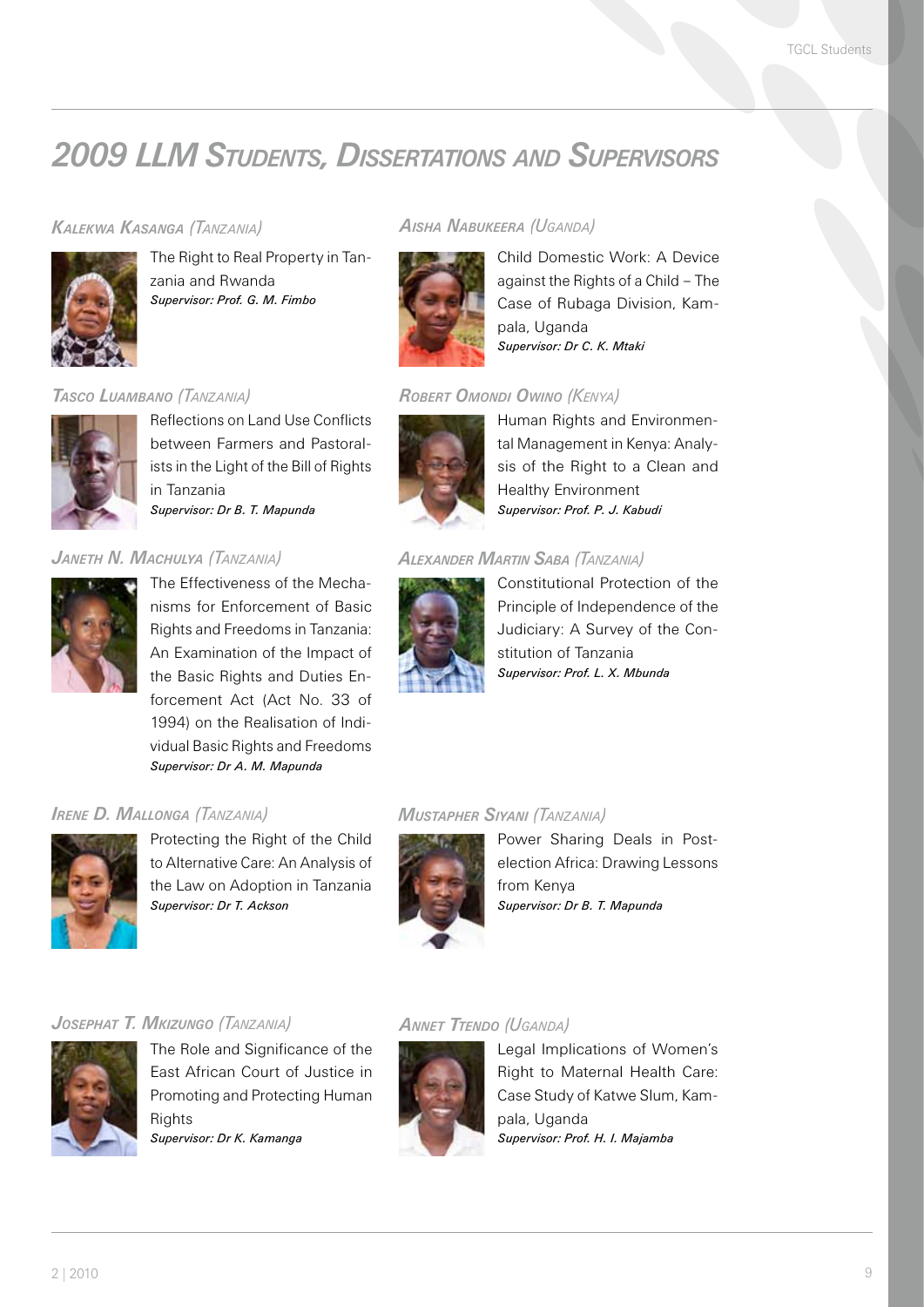## *Observance of Human Rights in the Education Sector:*

*A Glance at the Laws and Policies of Higher Learning Institutions*

*A Symposium on Education and Human Rights took place at the University of Dar es Salaam on 30 January 2010. It was co-organised by the University of Dar es Salaam Human Rights Association and the TGCL. The symposium dealt with the question which priority is given to the human right to education in contemporary Tanzania.*

The idea for this event held on 30 January 2010 at Nkrumah Hall, University of Dar es Salaam, was mooted by the University of Dar es Salaam Human Rights Association (UDHRA) together with scholarship holders at the Tanzanian-German Centre for Postgraduate Studies in Law (TGCL), who together agreed to conduct a public symposium under the above title as a starting point for raising awareness among students and other members of the university community.

The first presentation was about "The Right to Education in Tanzania – A Comparative Discussion", by Mr Harold Sungusia (Legal and Human Rights Centre, Dar es Salaam). He gave a synopsis of the right to education in Tanzania, as well as education as a basic right in selected countries, the legal status of education in Tanzania, and the challenges facing the justiciability of the right to education. Dr Sengondo Mvungi (University of Dar es Salaam School of Law) spoke on "The Right to Education – Social, Political and Economic Repercussions". The third presentation was on "The Right to Education in Higher Learning Institutions – a Human Rights Perspective" by Mr George Bakari (TGCL scholarship holder).

The presentations were followed by discussions, which gave the approximately 300 participants (students from the University of Dar es Salaam, members of the academic staff and the university community, and representatives from civil societies) a chance to share their insights into the challenges and prospects of education in

higher learning institutions. The presenters and participants came up with the following recommendations:

- that the right to education should be one of the justiciable rights under the constitution, that is, there should be means for its enforcement;
- that the budget for the education sector should be improved and a realistic priority should be given to education;
- that measures should be implemented to regulate the quality of education;
- that an educational vision must be created which would help to shape all programmes and prohibit politicians from manipulating the education system for political interests;
- that education must focus on the revolution that is changing our society from poverty to prosperity;
- that the brain drain must be limited by giving intellectuals opportunities to serve the community. It was agreed that it is high time to make education a basic right and not a mere privilege. Education forms an essential and fundamental part of Human Rights. The excuse of lack of resources should not be accepted, as Tanzania is rich in resources. Some African countries have already achieved legal enforcement of the right to education (e.g. Namibia, Mozambique, South Africa and Zambia). The symposium provided insights and valuable knowledge to students and members of the university community. (Fredy Kihwelo)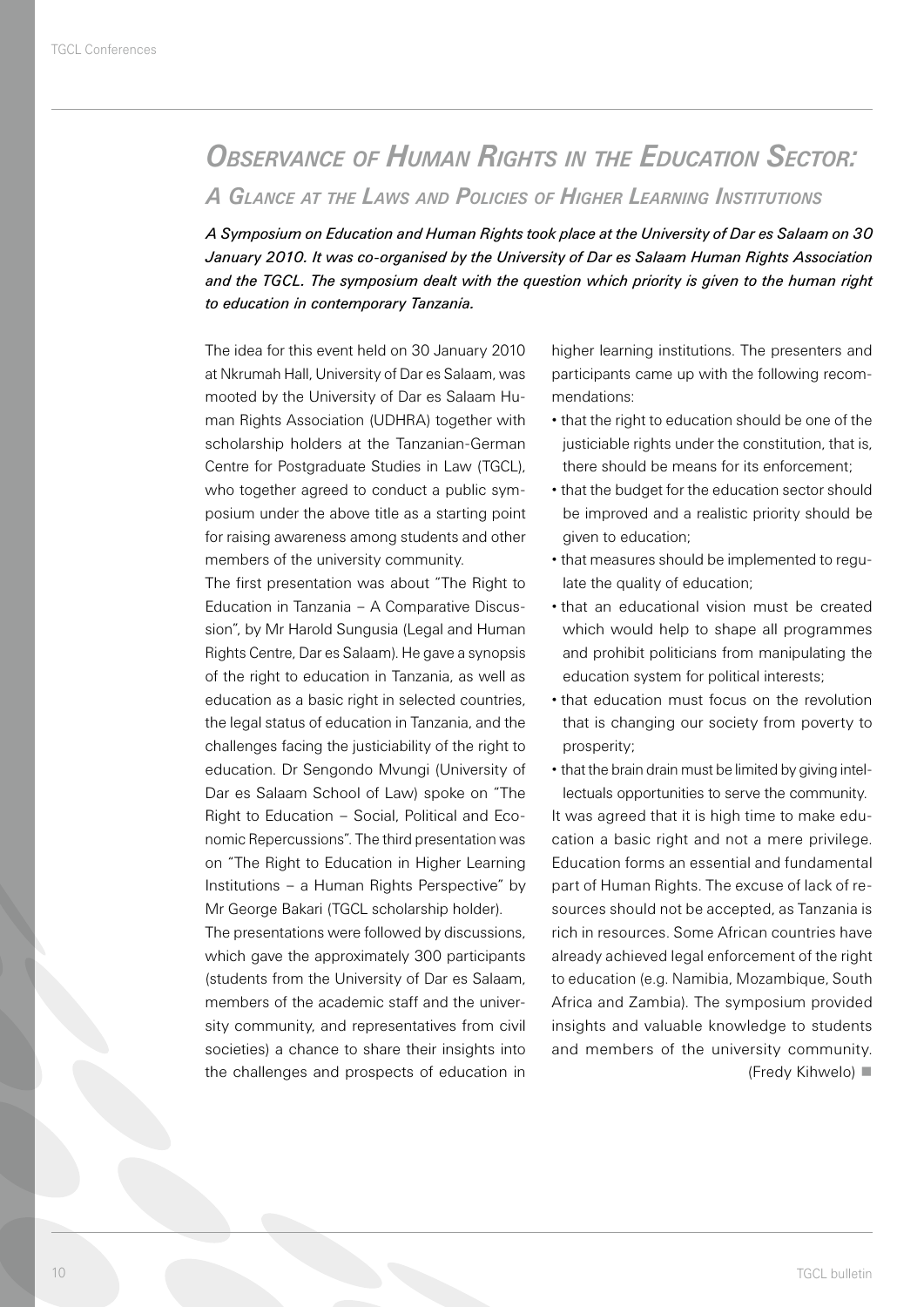### *2010 LLM Students, Working Titles of Dissertations, and Supervisors*

#### *Bahati S. Haule (Tanzania)*



Constitutional Exercise of the Executive Powers: An Assessment of the Powers of the President on the Legislature: a case study of Tanzania and Kenya *Supervisor: Dr C. K. Mtaki*

#### *Milka Wahu Kuria (Kenya)*



A Critical Analysis of the Legal Framework for Participatory Democracy in the East African Community Organs and Institutions *Supervisor: Dr B. T. Mapunda*

#### *Agatha Leandy (Tanzania)*



Towards True Democracy in East Africa: A Critical Analysis of Electoral Expenses Laws of Tanzania and Kenya *Supervisor: Dr B. T. Mapunda*

#### *Amalia Lui (Tanzania)*



The Accessibility and Availability of the Right to Legal Representation to the Indigent People in Tanzania in Comparison with Kenya *Supervisor: Prof. H. I. Majamba*

#### *Dieudonné Mweru (Burundi)*



A Comparative Analysis of the Efficacy of Anticorruption Agencies in Burundi and Tanzania *Supervisor: Dr A. M. Mapunda*

#### *Lucy Peace Nantume (Uganda)*



The Legal Framework for the Protection of Children's Rights to a Family Environment: A Case Study of Uganda and Tanzania *Supervisor: Dr K. Kamanga*

#### *Jolly Ntungire (Rwanda)*



Analysis of State Principles of Noninterference in the Internal Affairs of a State and Self-Defence in Relation to the East African Community Treaty 1999

*Supervisor: Dr A. M. Mapunda*

#### *Sheillah Nyanzi (Uganda)*



The Potency of the Spousal Consent Clauses in Securing Women's Property Rights: A Comparative Study of Tanzania and Uganda *Supervisor: Dr R. A. Mwaipopo*

#### *Rhoda Cherotich Rutto (Kenya)*



The Compatibility of Tanzania's and Kenya's Extradition Law and Practices with International Human Rights Norms vis-à-vis the East African Community Treaty *Supervisor: Prof. B. Rutinwa*

#### *Stephen Msechu Wilbard (Tanzania)*



The Constitutional Principle of Accountability in the Extractive Industry: The Case of North Mara in Tanzania and the Albertine Region in Uganda *Supervisor: Dr N. N. Nditti*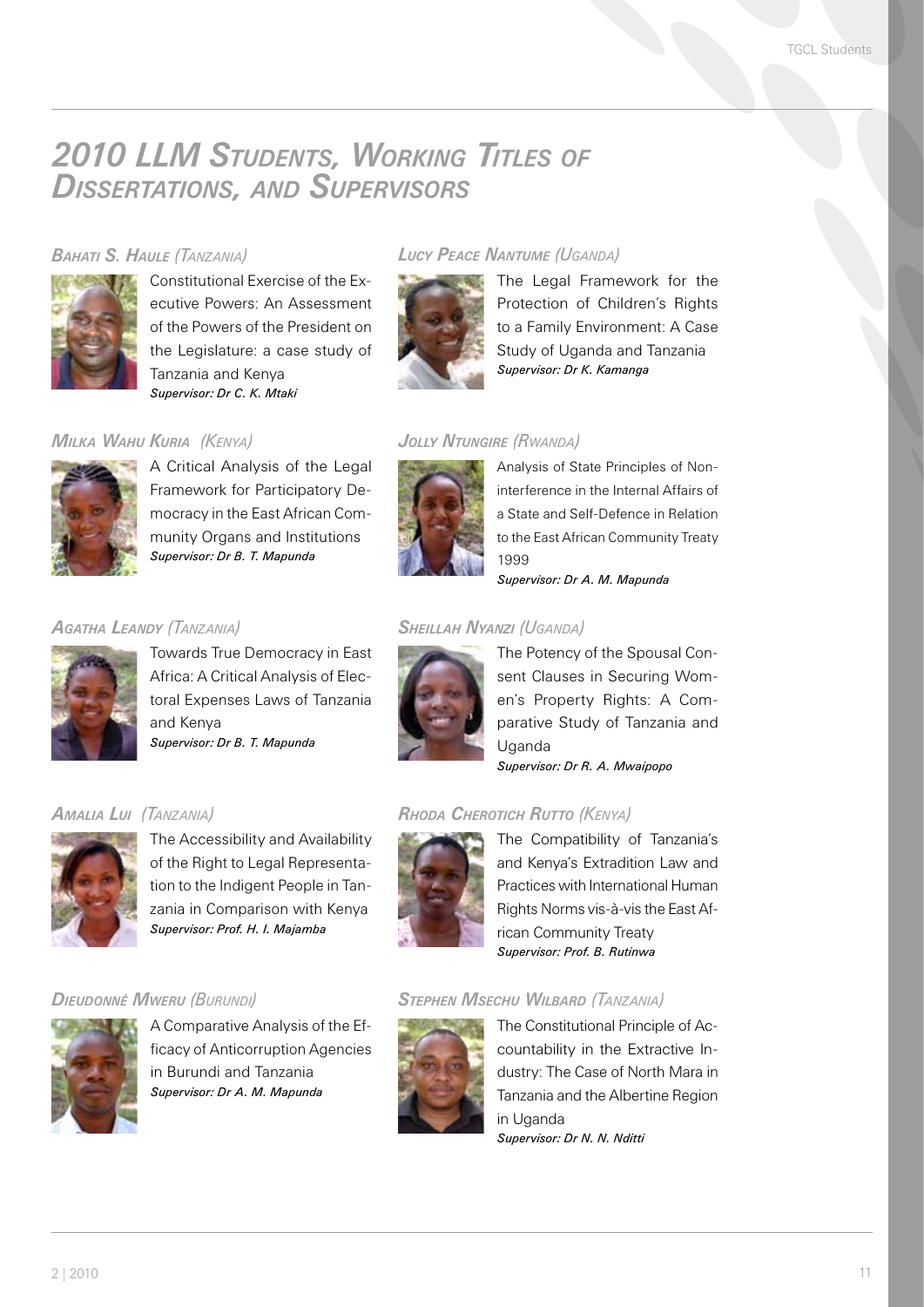### *The Election Process and its Effects on the Rule of Law*

*This Workshop was held at the University of Dar es Salaam on 16 and 17 April 2010. It was co-organised by the Combined Efforts Organisation Against Corruption at the University of Dar es Salaam (CEOAC-UDSM) and the TGCL. Topics were the upcoming parliamentary and presidential elections in Tanzania, conditions under which corruption may emerge, and possibilities to avoid and combat corruption in the context of elections.*

**CEOAC University of Dar es Sale** WORKSHOPEL WORKSHOPE **CEOAC IN COLLABORATION WITH TGCL WILL CONDUCT WORKSHOP TO**<br>INTERESTED CROAT APPLICANTS TOPIC. **VAVELTS (III** HOW TO PARTICIPATE, COUR NEWS<br>COUR NEWS WAS ARRESTED FOR THE ASSESSMENT TO THE TRAINIRS, CONTROL & BOAT NECESSION **CHOME SHOW AND REPRESENTATION** DATE, AND 1770 OF STREET JUST IMARGINE. TGCL Post

*The poster advertising the workshop*

> The Combined Efforts Organization Against Corruption (CEOAC), a student initiative at the University of Dar es Salaam, and TGCL co-organised a workshop on "The Election Process and Its Effects on the Rule of Law" on 16 and 17 April 2010. Because of the elections in Tanzania on 31 October 2010 there was good reason to give students a forum for discussion about the topic of the workshop. The purpose of the event was to impart knowledge to students without being aligned to any political ideology. Some of them had expressed their wish to educate voters on the election process, their voting rights and the effects of malpractices in the election process. The first lecture was given by Mr Jingu John (Department of Political Science and Public Administration, University of Dar es Salaam) on

"Corruption in Election". He defined it as the use of state power for personal interests, through the use of various means. The presenter pointed out the example of the Zanzibar situation during the 1995 election. Some of the means of corruption he mentioned were repeaters, illegal registration, unqualified voters and vote buying. He also explained manifestations of corruption in the election process, the persons involved and their interests in such corruption.

Mr Moses Kulaba (Agenda Participation 2000) followed, with his lecture on the understanding of election, the election process, corruption and ethics. He stressed that election is a system which enables society to select people as leaders who will wield power. In this regard he pointed out that there is a strong inter-linkage between ethics, accountability, transparency and corruption. The third presenter, Mr John Kihamba (Department of Political Science and Public Administration, University of Dar es Salaam), spoke about the procedures and legal settings in elections. He pointed out that some of the rights of candidates in the election process are not well protected. This is due to the interpretation of the rules; some people use provisions of the constitution to protect their own interests. He also showed some weaknesses in the work of the National Electoral Commission of Tanzania (NEC).

In the discussions after each presentation, and in final group discussions, the participants sought the best way forward. ITV, which is viewed in the whole of East Africa, and Mlimani TV, which is viewed in Tanzania, were present and broadcast the event in their evening news.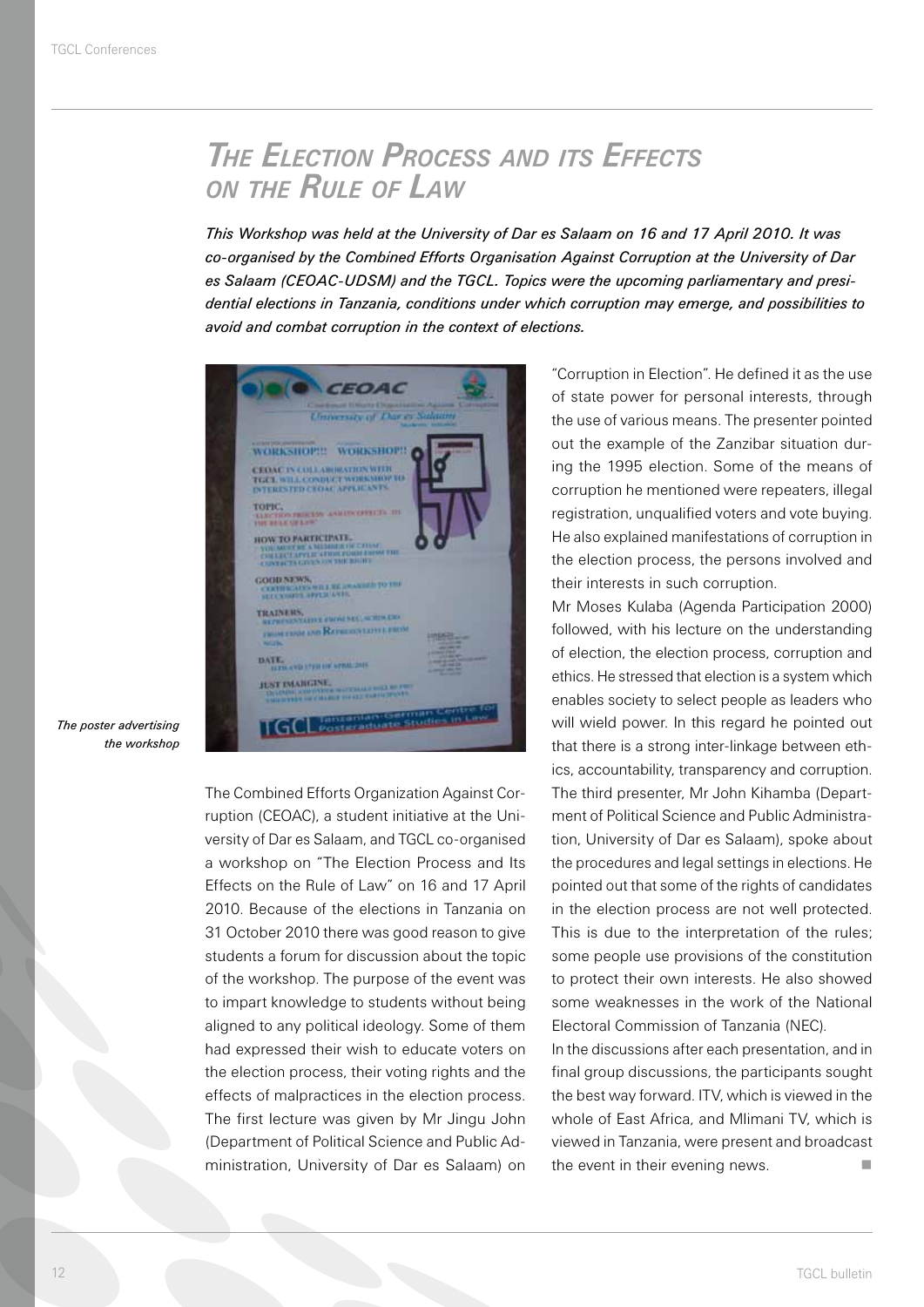### *TGCL Annual Conference 2010*

*The law of the East African Community (EAC) is of high relevance for legal developments in the five EAC partner states Burundi, Kenya, Rwanda, Tanzania and Uganda. Major legal instruments are the Treaty for the Establishment of the EAC of 1999, the Protocol on the Establishment of the EAC Customs Union of 2004 and the Protocol on the Establishment of the EAC Common Market of 2009, with both Annexes and Schedules. The conference speakers analysed the progress made with the implementation of these instruments and the context of legal pluralism in Africa.*



The second annual conference of the TGCL took place on 4 October 2010 in the Julius Nyerere Lecture Theatre at the University of Dar es Salaam. The theme was legal pluralism and the harmonisation of laws in the East African Community. Prof. Gordon R. Woodman of the University of Birmingham School of Law, spoke on "Multiple Sources of Law: A Threat to Constitutional Governance?" The phrase "multiple sources of law" referred to the claim that there are in every African state a number of bodies of law which differ from each other not only in content but also in the sources of their claims to authority. The paper considered the historical development in Africa of multiple sources of law from the inception of colonial rule. The paper by Mr Joseph E.

Ochwada, Director Human Resources and Administration, East African Community Secretariat, on "EAC Integration: Achievements, Challenges and Prospects" focused on the Common Market Protocol and its draft Annexes as a point of reference. Assistant Director Mr Eliabi K. Chodota who spoke on behalf of Dr Stergomena Tax, Permanent Secretary, Tanzanian Ministry of East African Cooperation, discussed the stage of harmonisation and mutual recognition of academic and professional qualification.

Like in the previous year, the annual conference was again the occasion to welcome the newly admitted TGCL students who started their LLM and PhD study programme immediately after the conference.

*TGCL students (centre) were among the audience when Prof. G. R. Woodman (left) and Mr E. K. Chodota (right) presented their papers.*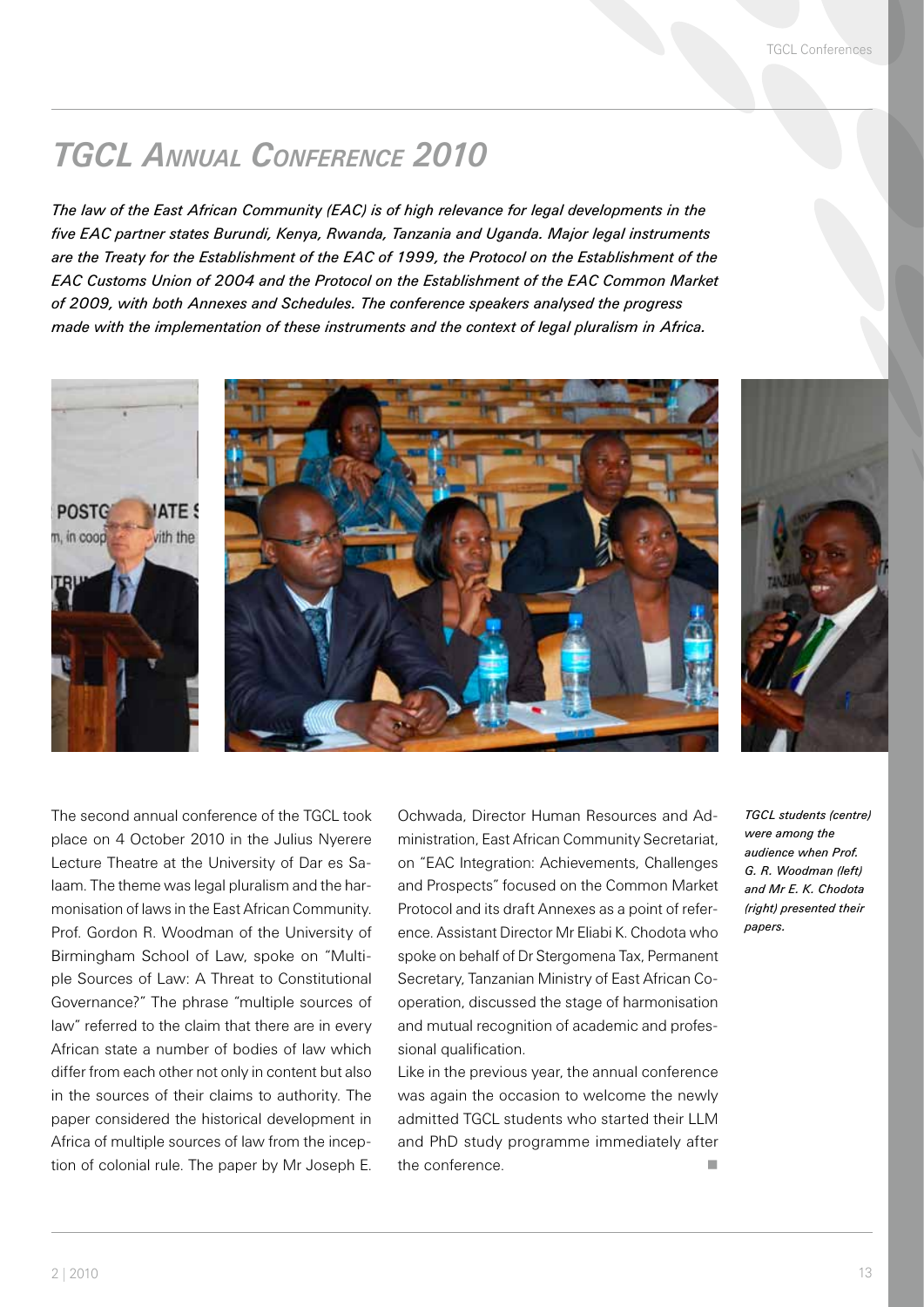### *Bayreuth Summer University 2010*

*The first summer school within the TGCL programme was held in August/September 2010 at the University of Bayreuth, hosted by the Bayreuth Summer University for Intercultural German Studies, the Institute of African Studies and the Faculty of Law, Business Administration and Economics. A daily, intensive German language course was accompanied by a legal and interdisciplinary programme. Two participants report on their experiences.*

The year 2010 has had lots of exciting learning events for the Tanzanian-German Centre for Postgraduate Studies in Law (TGCL) students but the Bayreuth Summer University stood out and remains indelibly etched in the minds of the 13 scholarship holders from both the 2008 and 2009 intakes who had the privilege of attending it. This was truly a classical case of 'writing history' not the least because it was the first time for

**Students relaxing**  $\blacktriangleright$ *over a cup of tea after classes*



p *Dr Oliver Meinecke (German Foreign Office) giving an overview of the EU organisational structures*

most of us to visit Europe but also because during the three weeks spanning 27.8.2010 – 22.9.2010, we blended in very well in the intercultural mosaic comprising students from all over the world at the Summer University with whom we pur-

sued German language classes and intercultural excursions in and out of Bayreuth.

As budding jurists, we were particularly privileged to hobnob with several law scholars at the University of Bayreuth under the Legal and Interdisciplinary Programme where in the first week we met Dr Johannes Saurer who gave us an overview on Institutions of the European Union followed by Prof. Jörg Gundel who delivered a lecture on European Legislation. Dr Claas Friedrich Germelmann capped the week with two lectures on the Basic Concepts of the Fundamental Freedoms under the European Union and the Economic Constitution of the European Union.

During the second week, we got insight into leadership from an intercultural perspective from Prof Torsten Kühlmann as well as a lecture on "A Constitution of Europe" and the Treaty of Lisbon



by Prof. Markus Möstl. The final lecture of the week on Integration through Harmonisation in the European Union by Ms Jana Härtling indeed struck a chord in the hearts of most of us, given similar efforts at integration within the East Africa Community where the scholarship holders predominantly come from.

The third week summed it all up, with Ms Doris Leitner and Mr Martin R. Otto giving a talk on the Draft Common Frame of Reference under the European Union and the German Constitution and its openness to International Law respectively. These intellectual engagements were interspersed by excursions to places of renown in Bayreuth, such as the Markgräfliches Opernhaus and Villa Wahnfried, Burg Rabenstein and Sophienhöhle, as well as Das Neue Schloss and the Eremitage, among other places. On the first weekend break of the Summer University, we visited the medieval German town of Rothenburg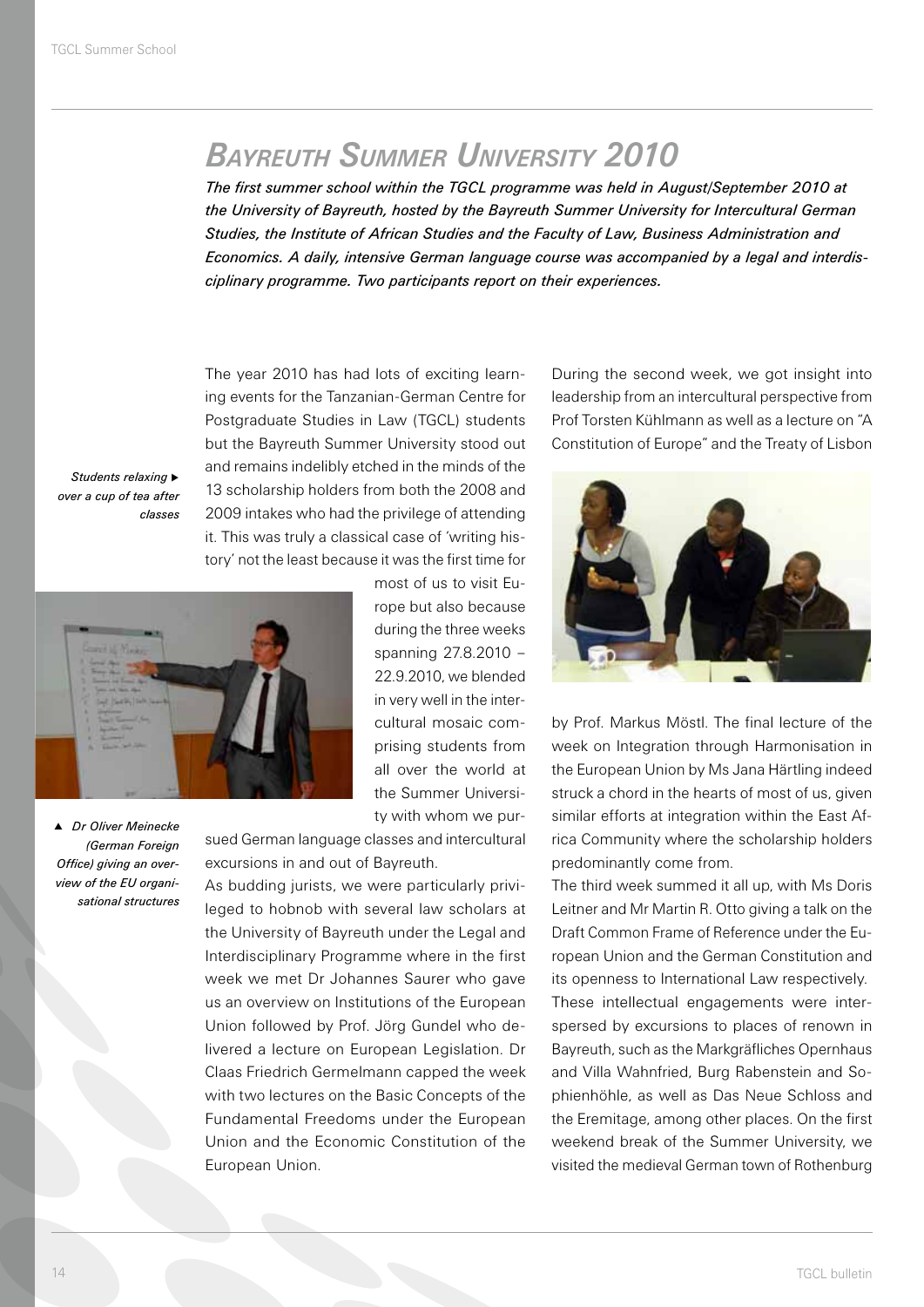ob der Tauber, where we arrived in time for a traditional festival featuring ancient royalty in full regalia. We also made a visit to the famous Christmas Museum.

On the second weekend break of the Summer University we had the rare opportunity of discovering traces of German classicism by renowned German poet Johann Wolfgang von Goethe in Weimar and his counterpart Friedrich von Schiller in Jena. It was also a rewarding experience for us to visit Nürnberg, the seat of the famous post-Nazi Germany criminal trials, where we learned much

about the historical events that inform modern

day International Criminal Law.







*Top: Students in front of the bus waiting to go to Berlin; left: An outing to Burg Rabenstein, a historical castle in the surroundings of Bayreuth; right: On the roof terrasse of the German Foreign Office in Berlin*

At the close of the third week of the Summer University, we had the pleasure of receiving our German language test results, together with our certificates. This was followed the next day by an early departure for a four day visit to Germany's capital Berlin, where we had a guided city tour and saw the most amazing work of Norman Foster's architecture in the German Parliament, known as the Bundestag, complete with a narration of the separation and union of East and West Germany. During this stay in Berlin, we were also greatly honoured to be able to visit the German Foreign Office, as well as the DAAD office, together

with a rare but wonderful opportunity for intellectual exchange of ideas with students at the Humboldt University.

Most certainly, all good things come to an end, and soon it was time for our departure back to Dar es Salaam, eternally grateful to the TGCL triumvirate, consisting of the Project Leader Prof. Ulrike Wanitzek, Project Coordinator Dr Kennedy Gastorn and the Project Manager PD Harald Sippel, for an experience like no other and their diligent efforts in making the whole Summer University experience flawless, very exciting and an encounter to remember.

(Annet Ttendo and Robert Omondi Owino)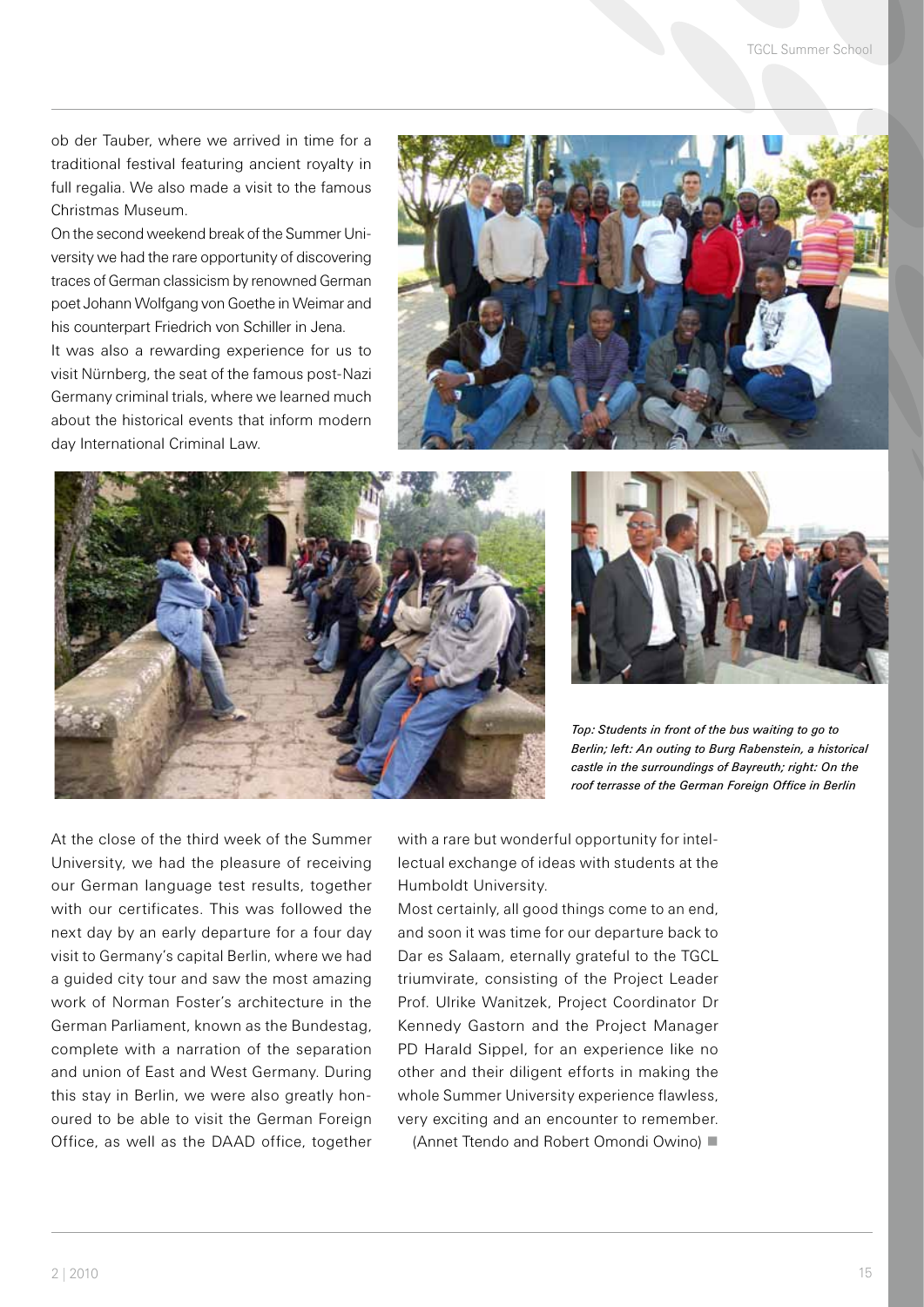### *PhD Students, Working Titles of Theses, and Supervisors 2009 PhD Students 2010 PhD Students*

#### *Grace Kazoba Kamugisha (Tanzania)*



Legal and Institutional Framework for Combating the Prevalence of Counterfeit and Substandard Pharmaceuticals in Tanzania *Supervisors: Prof. B. Rutinwa, Dr M. K. B. Wambali* 

#### *Hon. Mahadhi Juma Maalim (MP)*



 *(Tanzania-Zanzibar)* Legal and Constitutional Challenges of Managing Zanzibar

Non-union Matters: A Case Study of the United Republic of Tanzania in the East African Community *Supervisors: Prof. P. J. Kabudi, Dr C. K. Mtaki*

#### *Lilian M. Mongella (Tanzania)*



The Right to Compensation for Victims of Internal Conflict: A Case Study of Rwanda *Supervisors: Prof. B. Rutinwa, Dr A. M. Mapunda* 

#### *Anatole Nahayo (Burundi)*



The Harmonisation of Income Tax Regimes within the EAC Common Market: An Assessment of Viability *Supervisors: Prof. F. Luoga, Dr R. W. Tenga*

#### *Jean Bosco Ngendahimana (Rwanda)*



The Impact of Regional Integration on Human Rights Protection in Africa *Supervisors: Prof. C. M. Peter, Dr S. E. Mvungi*

#### *Goodluck Peter Chuwa (Tanzania)*



A Critical Analysis of the Conflict between Islamic Law Principles and Human Rights Standards in Relation to Women's Rights *Supervisors: Prof. J. L. Kanywanyi, Dr R. A. Mwaipopo*

#### *Adam Juma Mambi (Tanzania)*



The Legal Implications of Information and Communication Technologies (ICT) on Human Rights: A Case Study of the Rights to Privacy and Freedom of Information in Tanzania and Kenya *Supervisors: Prof. C. M. Peter, Prof. N. N. Nditti*

#### *Nenelwa Joyce Mwihambi (Tanzania)*



Bicameral Parliamentary Systems as a Tool to an Effective Parliament: A Case Study of the United Republic of Tanzania and the Republic of Rwanda *Supervisors: Prof. G. M. Fimbo, Dr C. K. Mtaki*

#### *Eugene Ochieng Nyamunga (Kenya)*



The East African Community Common Market: Conceptualising Effective Rights Based on the European Union Experience *Supervisors: Prof. F. Luoga, Dr K. Kamanga*

#### *Grace Wakio (Kenya)*



Challenges of Implementation of Pronouncements of African Union Organs and Institutions: Implications on the Achievement of the Objectives and Goals of the African Union *Supervisors: Prof. L. X. Mbunda, Prof. H. I. Majamba*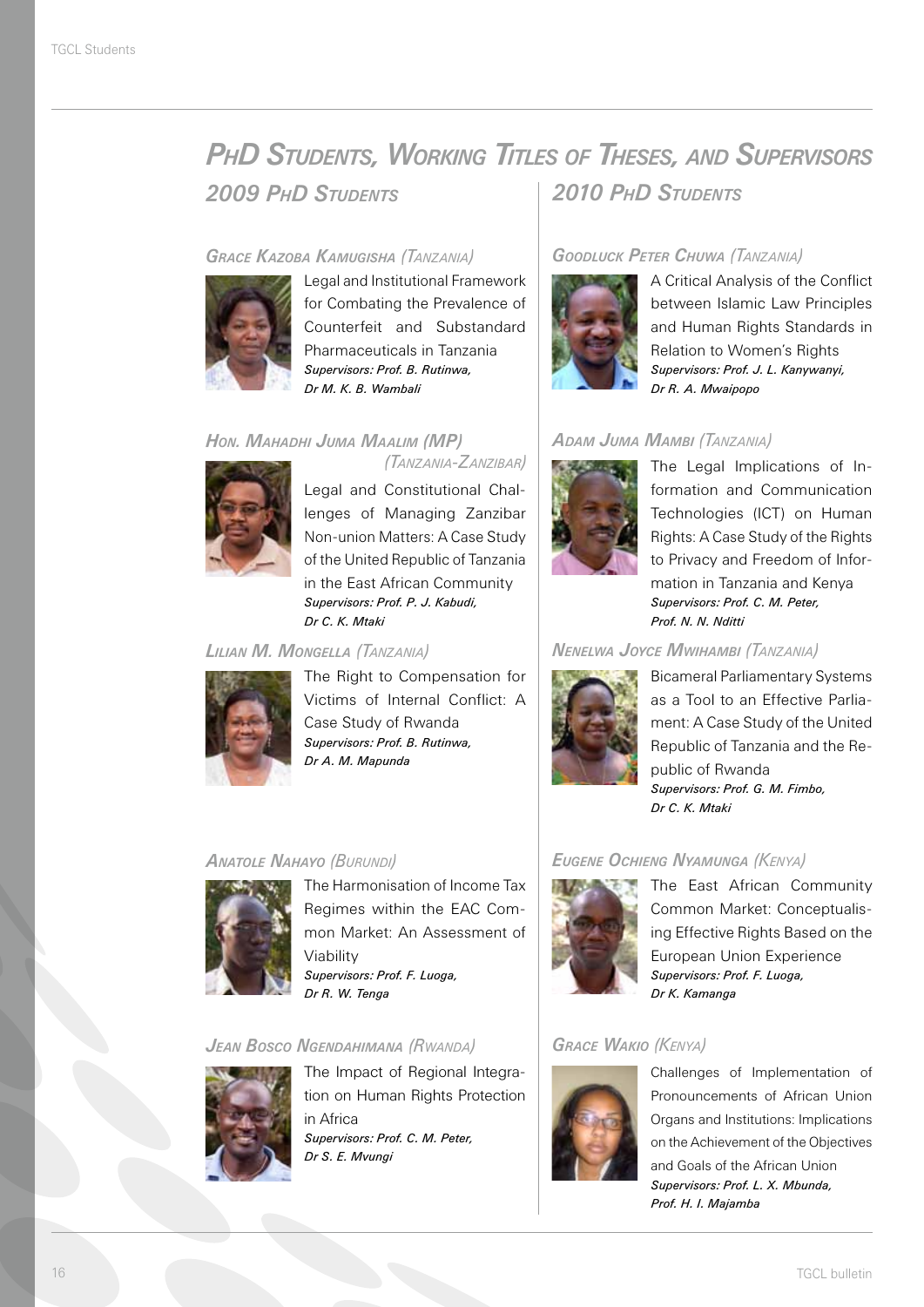### *TGCL Internships in Arusha*

*Practical training forms part of the study programme at the Tanzanian-German Centre for Postgraduate Studies in Law. Eight TGCL students had the opportunity to gain insights into practical fields of legal work at the African Court on Human and Peoples' Rights (AfCHPR) and the East African Community (EAC) Secretariat in 2010. The following reports illustrate the experiences gained by the interns.*

### *INTERNSHIPS AT THE AFRICAN COURT ON HUMAN AND PEOPLES' RIGHTS*



#### *First AfCHPR Internship: Developing an Internship Programme*

From 9 February to 5 March 2010 we were attached to the AfCHPR as the first interns at the Court since its establishment. At the Court we were received by Dr Markus Löffelmann, Director of the GTZ Project "Strengthening the Capacities of the AfCHPR" and AfCHPR staff members and were joined by Ms Martha Makenge, an LLM student of the University of Cape Town, making a total of three interns.

As the Court was not yet fully operational, and since there were not any cases on record, our programme involved, firstly, assisting the Chief Librarian of the Court in cataloguing and indexing the newly acquired stock of books in an online library database; secondly, assisting the communication department with online research and creation of a database of ministries of foreign affairs in various African countries, as well as contacts with media houses around Africa; thirdly, attending lectures and discussions with the legal officers and other staff of the Court on the work of the AfCHPR and human rights issues in Africa; and fourthly, helping to develop an internship programme for the AfCHPR, by contributing ideas on how best such an internship programme at the AfCHPR should be conducted. On this basis the court developed its

*The President of the AfCHPR, Hon. Justice J. Mutsinzi (centre), and his staff bid farewell to their first interns Mr F. Kamuzora (second from left), Ms M. Makenge (third from left), Mr G. Bakari (third from right), and to TGCL Project Leader Prof. U. Wanitzek (fourth from left).*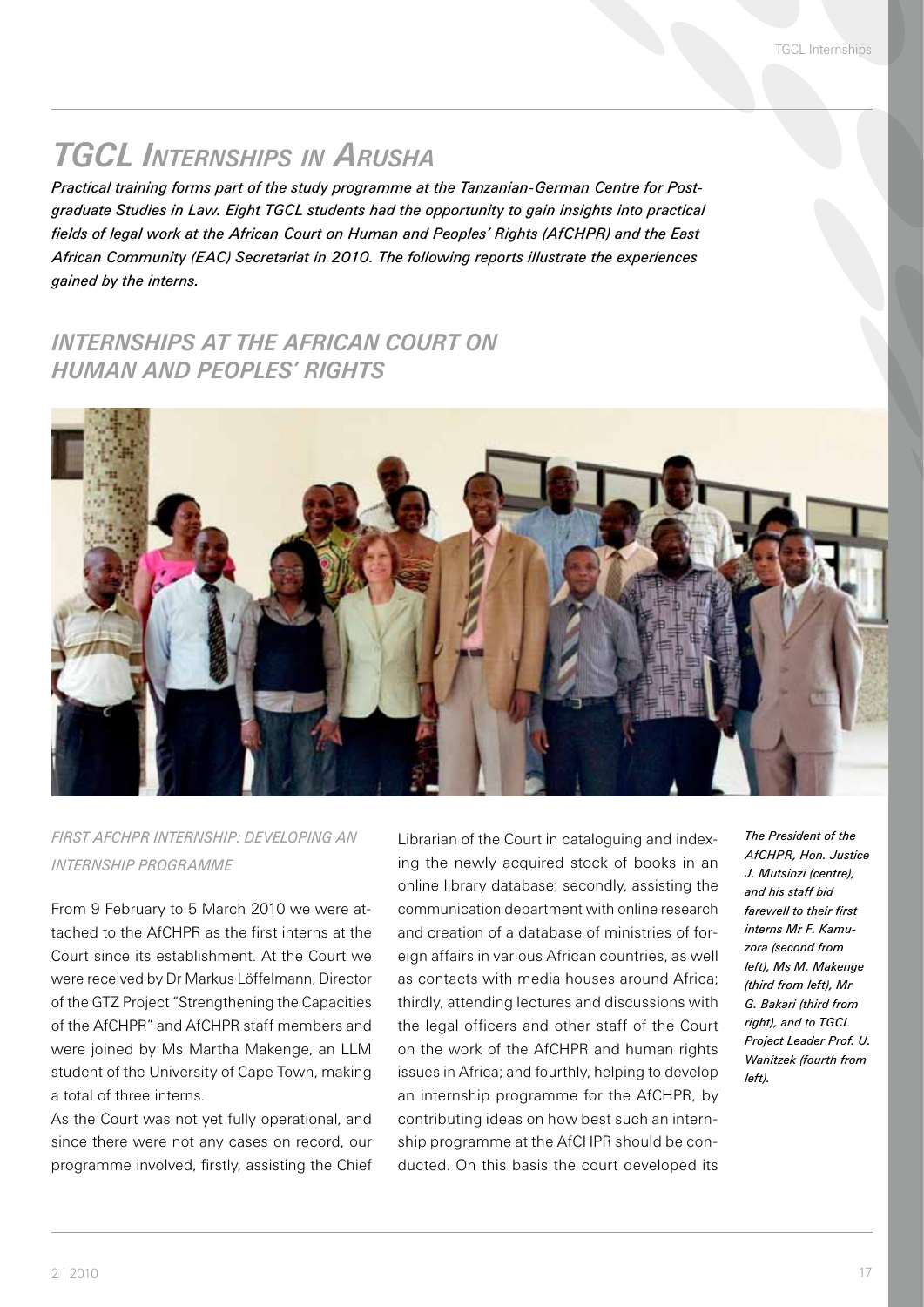new internship policy (see the court's website). The programme also included visits to the International Criminal Tribunal for Rwanda (ICTR), to the East African Court of Justice, and to the Arcadia University, where Mr Roland Adjovi, the Academic Director of the Tanzanian programmes, spoke on the various



*The building which accommodates the AfCHPR*

> enforcement mechanisms for human rights in Africa. On 5 March 2010, at the end of the internship programme, there was a ceremony at which we made a presentation of our ideas about the internship programme to the staff of the Court, and were later awarded certificates by the President of the AfCHPR.

> On the whole, the internship programme was a success. It was a new experience for us and we learnt a lot of new things and met and interacted with the staff of the Court, consisting of people from different African countries with a variety of backgrounds. We would encourage future students of TGCL to utilise this opportunity, especially those who are interested in working in international organisations such as the AfCHPR.

> > (George Bakari and Francis Kamuzora)

#### *Second AfCHPR Internship: The African Human Rights Protection System*

We carried out our internship at the AfCHPR from 5 to 30 July 2010. We started by touring the court premises and familiarising ourselves with various staff members of the Court. During

the internship period, we had various discussions with different members of staff on matters regarding the Court and on human rights issues in Africa. These discussions included: the relationship of the Court with other regional courts and other organs of the African Union; the relationship between the AfCHPR and the African Court of Justice; the Court and the role of external partners, and the Court's protection of human rights at the national level. We were also introduced to the filing system, the interpretation and translation system, as well as protocol and financial matters regarding the Court. Apart from these discussions, we were given some assignments to do; for these we had to do research and write papers for presentation. We prepared papers on the African Human Rights Legal Framework and presented them to students from Arcadia University who visited the Court on 19 July 2010. We also wrote papers on the African Human Rights Protection System. On 30 July 2010, we presented our workshop results to the President and staff members of the Court and were awarded an internship certificate, which marked the end of the internship programme.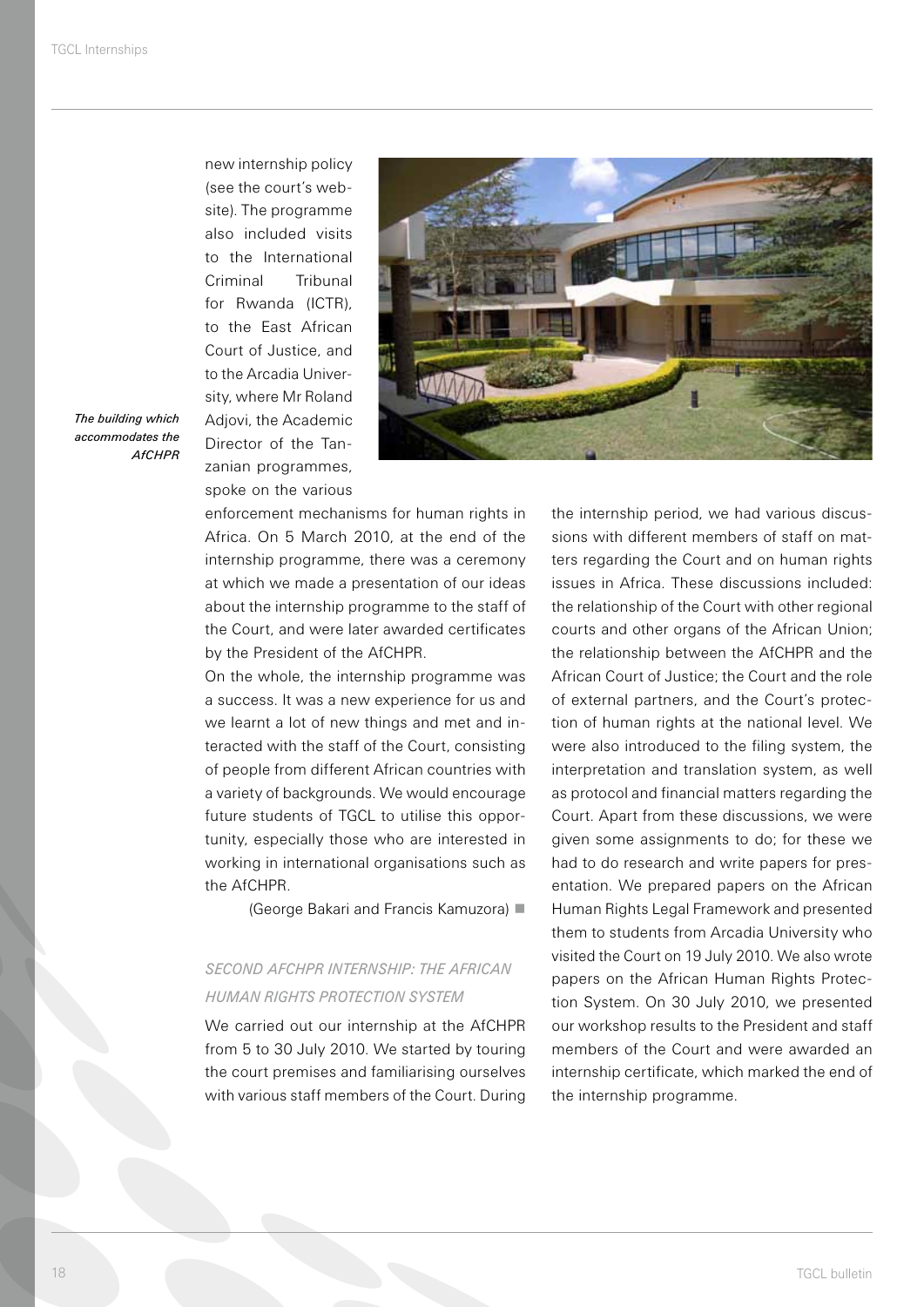





Generally, the internship was a good experience for us. It enabled us to learn new things regarding human rights in Africa, and made us more familiar with the African Court as well as other organs within the African Union. Moreover, it gave us a valuable opportunity to work in an international organisation and interact with people from different countries and cultural backgrounds. We would like to express our sincere gratitude to the President and the Registrar of the AfCHPR and the staff members of the Court, as well as to the TGCL, for giving us this wonderful opportunity.

> (Lilian Mongella and Jean Bosco Ngendahimana)

#### *Third AfCHPR Internship: Colloquium of African Human Rights Courts*

During our internship from 5 October to 4 November 2010 our supervisor at the Court was Senior Legal Officer Mr Jester Charewa. Immediately after our arrival we attended the Colloquium on Human Rights Courts and Similar Institutions which was organised by the AfCHPR. Later we participated in the outgoing President's farewell party prepared by the Court's staff. We also attended proceedings at the International Criminal Tribunal for Rwanda (ICTR). Our assignments included conducting research on the justiciability of economic, social and cultural rights in Africa, taking due account of the work by the African Commission on Human and Peoples' Rights, and court decisions from South Africa, Namibia, Mozambique and Tanzania, as well as United Nations mechanisms.

Through this internship we gained much experience in respect of human rights issues. We enjoyed the friendly attitude and cooperation of the Court's staff and got to know the Court as a big family.

(Josephat Mkizungo and Mustapher Siyani)

p *The interns with the Registrar of the AfCHPR, Mr A. D. Diakité (left), and GTZ Project Director Dr M. Löffelmann (right) who helped to establish the internship programme*

t *The interns Ms M. Makenge, Mr G. Bakari and Mr F. Kamuzora discussing their final presentations (above) before certificates are handed over to them by the court's President, Hon. Justice J. Mutsinzi (below).*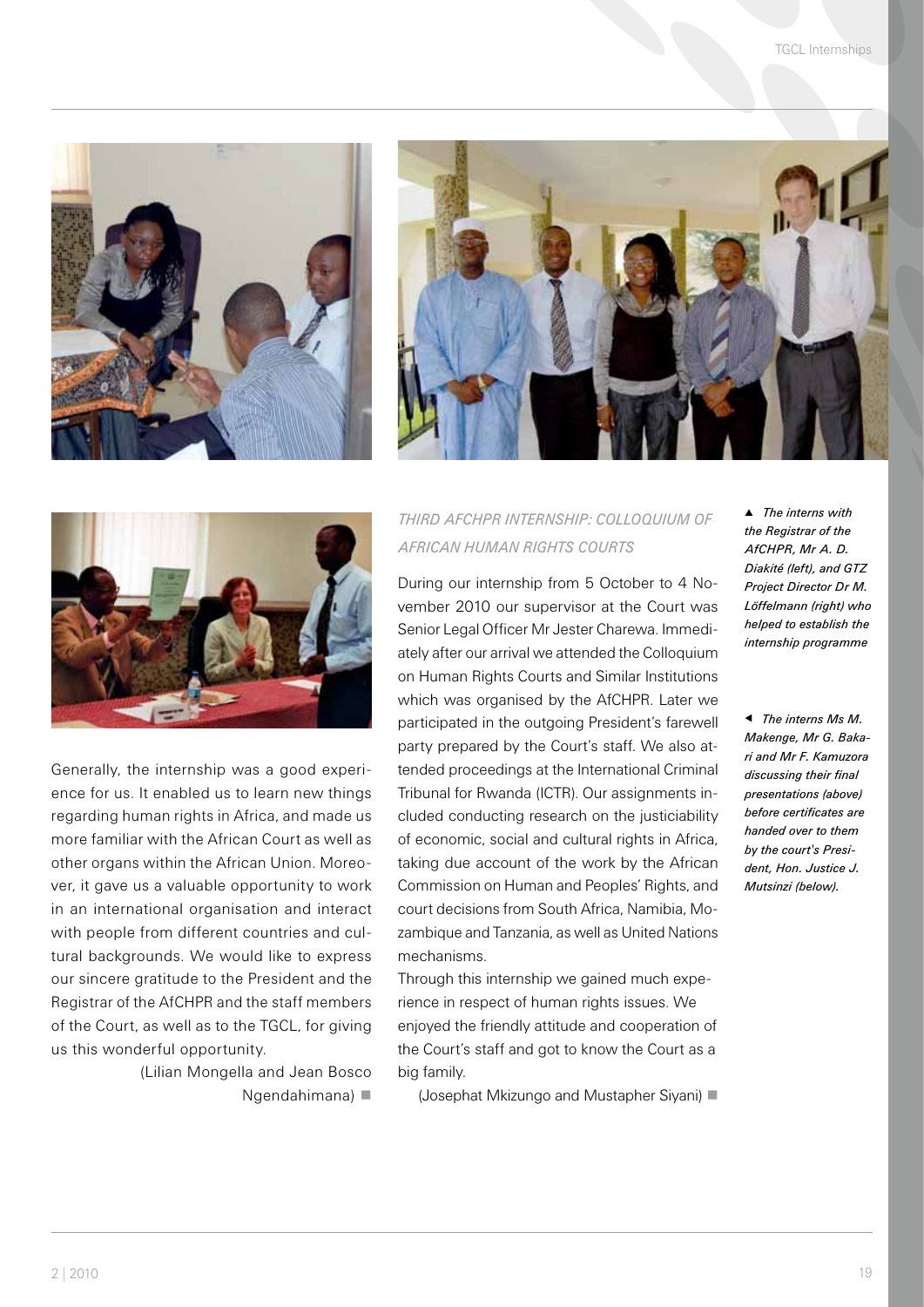### *INTERNSHIPS AT THE GTZ ADVISORY SERVICES FOR THE EAST AFRICAN COMMUNITY SECRETARIAT*

#### *First EAC Internship: Tax Harmonisation in the EAC*

From 5 to 30 July 2010 I was attached to the GTZ (Gesellschaft für Technische Zusammenarbeit/German Technical Cooperation) at the EAC Secretariat under the Support to EAC Integration Process Programme. On the first day of my internship, I reported at the GTZ office in the Arusha International Conference Centre (AICC) building, where I was warmly welcomed by Ms Miriam Heidtmann, the GTZ Deputy Head of Programme and Organisational Development Adviser at the EAC Secretariat, and Mr Evariste Munyampundu, the Tax Harmonisation Officer for the GTZ-EAC Tax Harmonisation Project. The latter was my supervisor for the internship. They gave me a briefing on the conditions of my internship, the ways in which the GTZ supports the EAC Secretariat in general, and the tax harmonisation project in particular. For the next two weeks, I worked at the GTZ office located in Njiro Area, outside Arusha town.

During the first days of the internship, I gathered relevant information about what has already been done by the EAC Secretariat, what is still ongoing, and what is planned to be done in the field of tax harmonisation and in respect of the EAC's integration process and institutional framework. This information was collected from key documents available at the GTZ office and the library of the EAC Secretariat. I was also invited to take part in the weekly GTZ team meeting on Tuesdays. From 18 to 24 July 2010, I participated in the conference of the EAC Experts Working Group on Excise Tax Harmonisation, held in Nairobi, Kenya. The purpose of the meeting was to draft an EAC Excise Bill. During the meeting, I mainly assisted the GTZ Tax Harmonisation Officer in the facilitation of the conference, took part in a study tour to two companies (the East African Brewery Ltd. and the British-American Tobacco Company), which are among the most important Kenyan excise taxpayers, and made contact with tax experts from various revenue authorities, tax policy makers from the ministries of finance of the EAC partner states, and some representatives of the East African Business Council. At the end of my internship, I was asked to present my views on the harmonisation of Value Added Tax (VAT) in the EAC, after taking into consideration the convergences and divergences in the VAT regimes of the EAC partner states, the recommendations of the study on "Tax systems and tax harmonisation in the EAC" and the international best practices in this field.

To conclude, I would like to thank the GTZ, especially the Head of the GTZ programme, Mr Wolfgang Leidig, and the TGCL for giving me their support. It allowed me, among other things, to gather relevant information for my research. Briefly, the internship gave me great insights and practical experience for a better understanding of my research topic, contact with key persons involved in the EAC tax harmonisation project, and, to a certain extent, some skill in project management. (Anatole Nahayo) ■

#### *Second EAC Internship: Meeting of the EAC Council of Ministers*

The internship programme took place from 6 to 29 October 2010 in Arusha under the EAC/ GTZ support programme. After my arrival I was assigned to work under the civil society coop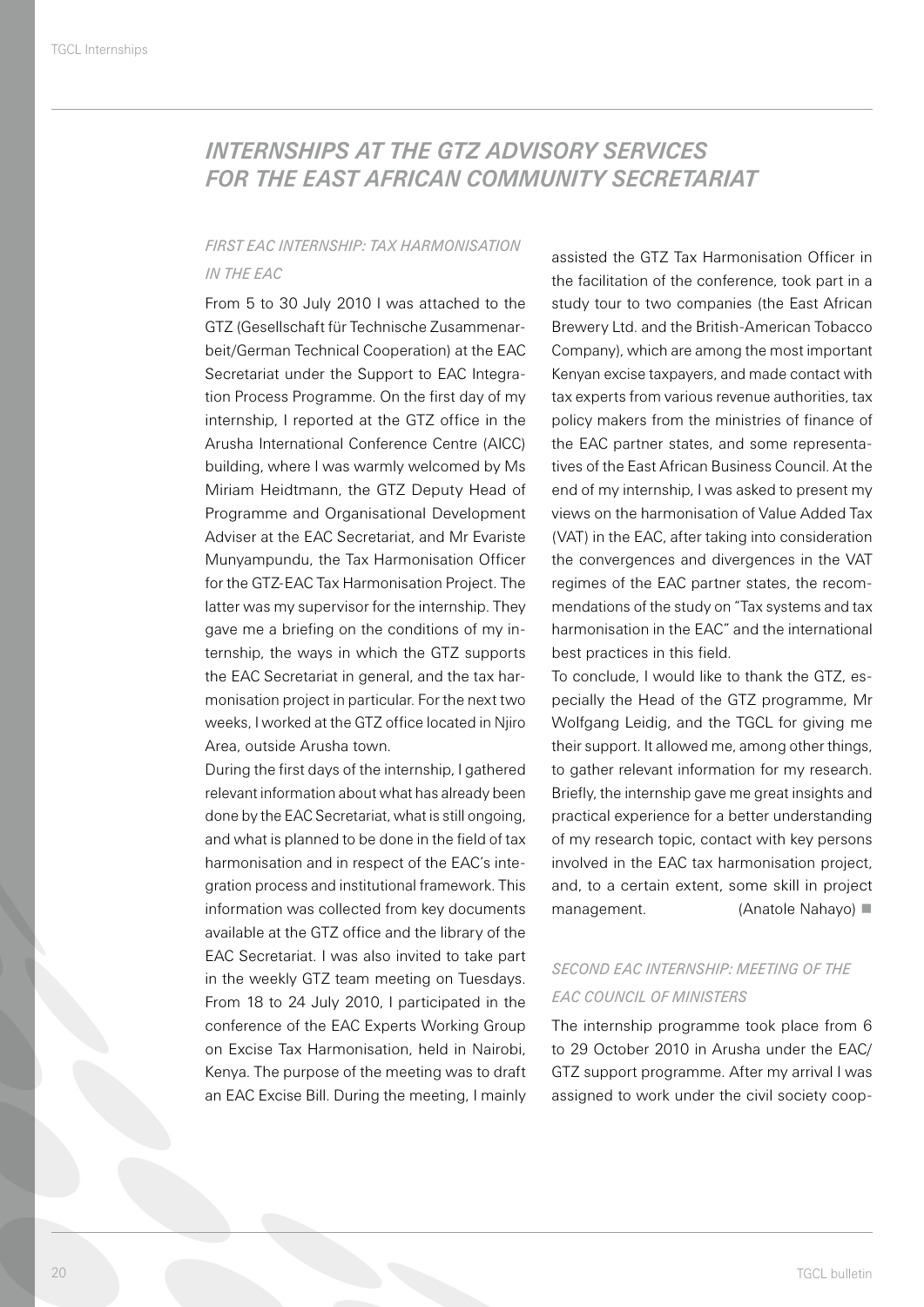eration officer. Later I was placed with the East African Law Society (EALS) and attended the meeting of the EAC Council of Ministers from 18 to 21 October 2010 in Arusha. Different officials of the EALS gave me some in-house tasks like writing reports on various subjects, for instance on access to justice, and specifically legal aid provision in Kenya and Uganda.

I thank Ms Clarisse Bukeyeneza for her supervision and guidance throughout my internship, and all the officials of the EAC/GTZ support programme, as well as the EALS staff. A major

experience during my internship was working with people from different cultures. I was impressed by the staff meetings and the manner in which they were conducted, creating a conducive atmosphere for officials to enlighten and inform each other about the work in the various departments. I learned how to write concept notes, reports, minutes and proposals. These are things that may be learnt in classes in theory, but in order to practise them one has to be placed in a working environment.

(Alexander Martin Saba)

### *AN INTERNSHIP AT THE TGCL*

*The TGCL itself has also become a place where internships can be done. A German law student from the University of Bayreuth was the first to make use of this opportunity.* 

#### *My Internship at the TGCL*



In the second year of my studies in law at the University of Bayreuth, Germany, I had the opportunity to serve a three-week internship at the TGCL in Dar es Salaam. As a student assistant of Prof. Wanitzek in Bayreuth, I had already

been involved in several organisational activities of the centre.

During the internship period my tasks included preparing an intranet for the centre's homepage, holding German language tutorials for the TGCL students and assisting the management of the

centre. In addition I participated in a workshop organised by the TGCL students and attended a court session of the Court of Appeal of Tanzania. Last but not least, I got to know Dar es Salaam city and its people.

In conversations with the TGCL students about their dissertation and thesis topics and connected problems relating to politics, society and culture, I was able to learn much about legal systems and human rights issues in the East African context from a comparative point of view. The experiences and impressions I gained during my internship were certainly useful in view of my specialisation in international law. I very much enjoyed the frankness and amicability of the TGCL students and associates. (Thomas Himmer)

*TGCL intern Mr Th. Himmer, law student from the University of Bayreuth, Germany*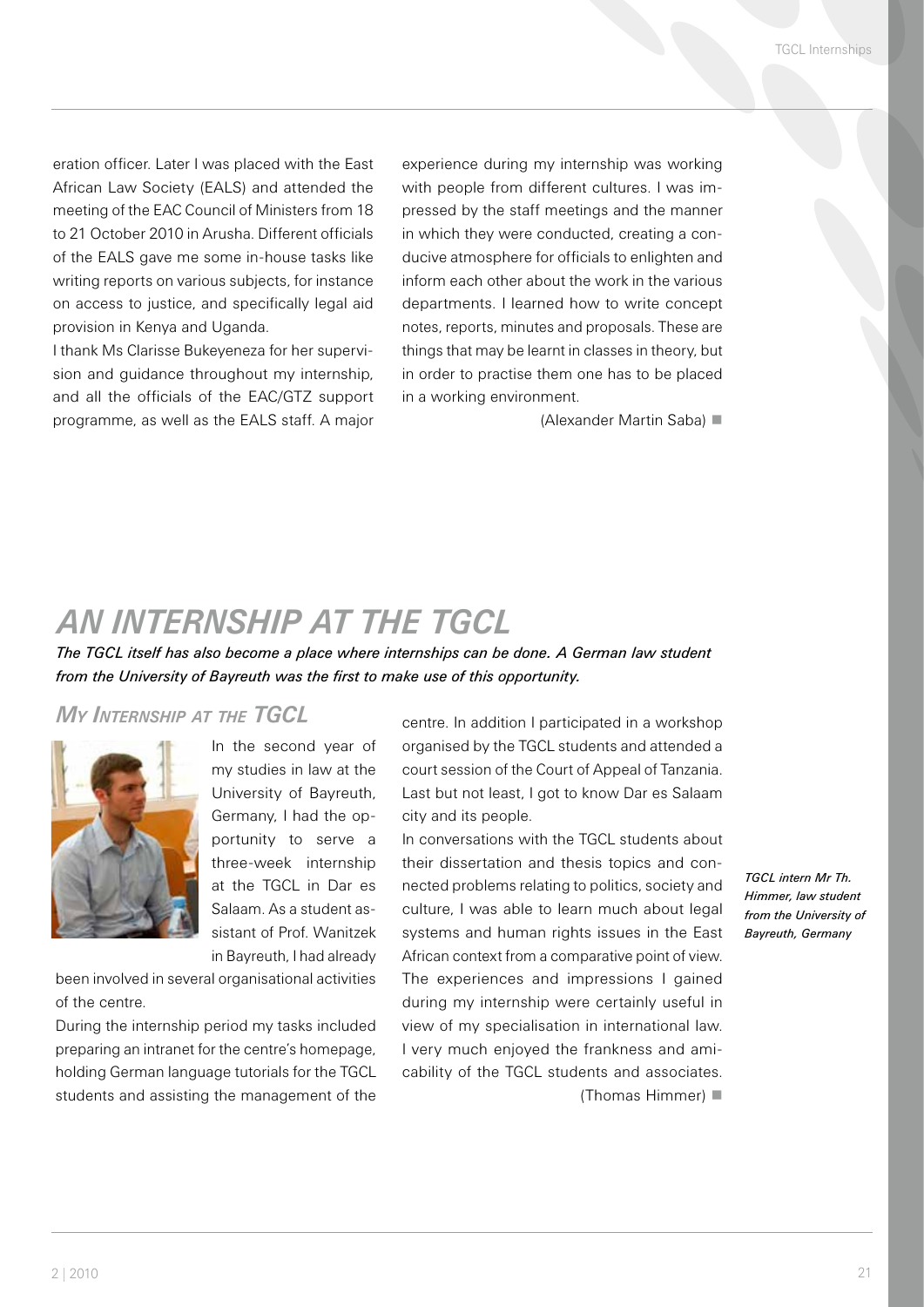### **INSIDE THE TGCL**

*The TGCL in Dar es Salaam is assisted by two full-time administrative assistants. These are Ms Violeth Machinda (left) and Mr Mark Mboyi (centre). Permanent student assistant is Mr Fredy Kihwelo (right).*



*TGCL Coordinator in Dar es Salaam, Dr Kennedy Gastorn (left), TGCL Manager in Bayreuth, PD Harald Sippel (centre) and Project Leader Prof. Ulrike Wanitzek (right)*



*The Dean of the University of Dar es Salaam School of Law (Formerly Faculty of Law), Prof. Palamagamba J. Kabudi (left), is a member of the Academic Committee of the TGCL which oversees the activities of the centre. As a Dean, he also represents the University of Dar es Salaam as a partner in the project.*

*The Student Adviser, Hon. Justice Dr Steven Bwana (Court of Appeal of Tanzania) (centre), is in close and permanent personal contact with all the students and advises them in various matters. The Programme Adviser, Prof. Gordon R. Woodman (University of Birmingham) (right), is being consulted by the Management and by the Academic Committee on matters relating to the TGCL programme.*





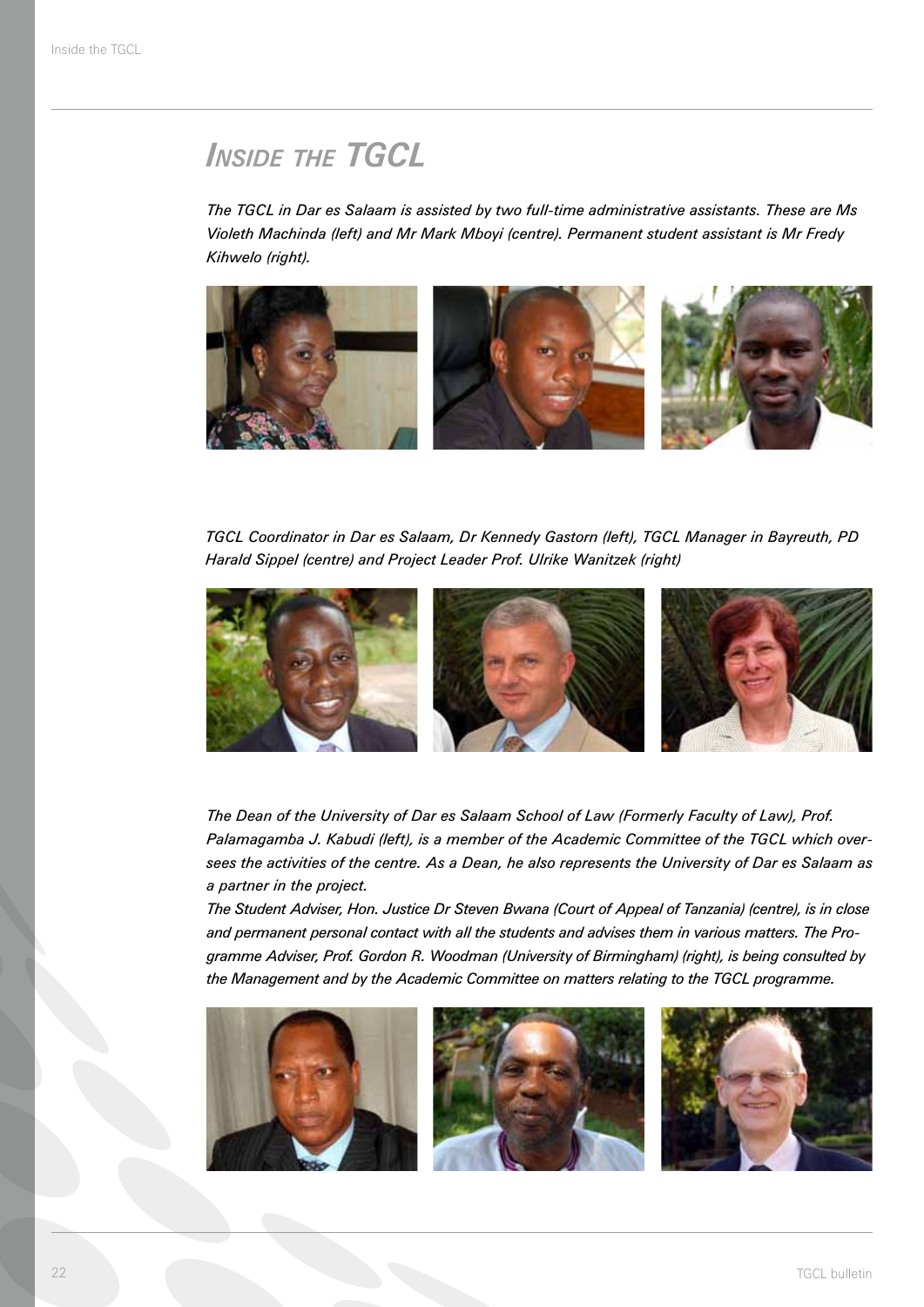### *TGCL Academic Committee*

The Academic Committee of the TGCL, which takes the final decisions regarding the organisation of the centre and its study programmes, currently consists of the following six members (in alphabetical order):

- Mr Goodluck Peter Chuwa, PhD Student Representative
- Dr Kennedy Gastorn, TGCL Coordinator and Associate Dean of the University of Dar es Salaam School of Law (Formerly Faculty of Law)
- Prof. Palamagamba J. Kabudi, Dean of the University of Dar es Salaam School of Law (Formerly Faculty of Law)
- . Ms Rhoda Cherotich Rutto, LLM Student Representative and at the same time Gender Representative
- PD Harald Sippel, TGCL Manager (University of Bayreuth)
- **Prof. Ulrike Wanitzek, TGCL Project Leader** (University of Bayreuth)

In the academic year 2009/10, Mr Robert Omondi Owino was the LLM Student Representative and Ms Grace Kazoba Kamugisha was the PhD Student Representative and Gender Representative.

### *Publication*

The TGCL has embarked on publishing a series. The first volume which just appeared is enti-



tled JUSTICE AND DIGNITY FOR ALL – CURRENT ISSUES OF HUMAN RIGHTS IN TANZANIA (edited by K. Gastorn, H. Sippel and U. Wanitzek), Dar es Salaam University Press 2010, pp. x, 162.

### *Students Research Workshops 2010*

*Research workshops during which the TGCL students present their research to their fellow students and some senior academics and discuss it with them take place regularly.*

**JUSTICE AND DIGNITY FOR ALL** HARALD SIPPEL AND ULRIKE WANITZEK EDITED By KENNEDy GASTORN,

**DUP**



*PhD student Mr Jean Bosco Ngendahimana discusses with his fellow students.*